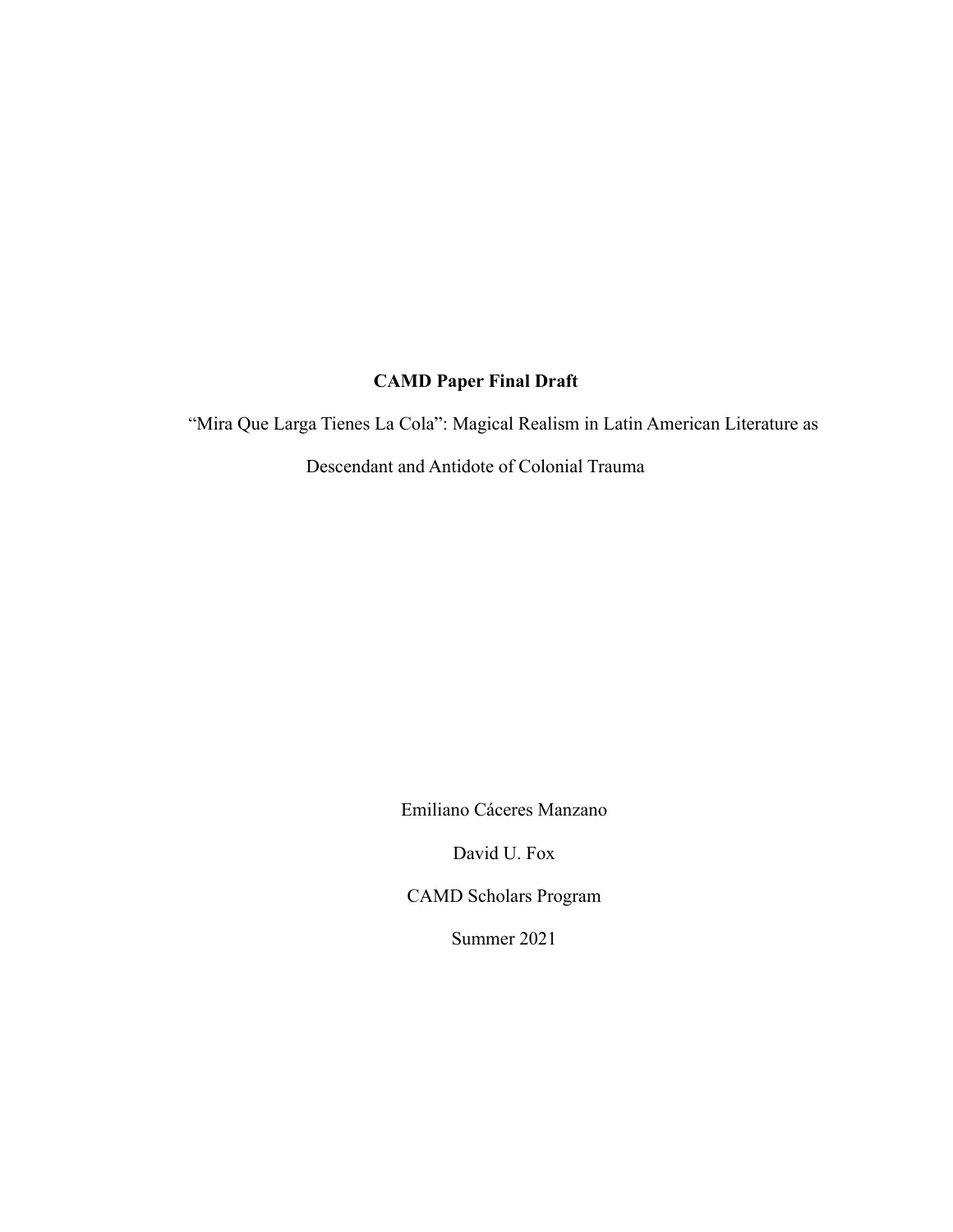#### *PERSONAL STATEMENT*

It's midnight and I'm in the pantry, illicitly rummaging for Oreos or Lays or anything I really shouldn't be eating less than an hour before I fall asleep. The crumple of aluminum reverberates, a rowdy pack of metallic bats unleashed into the darkness of the silent house. Scared of waking everyone up, I follow them back into my room.

The next morning my mom sees the door open, the bags rearranged precariously, the napkins ruffled and she turns to me and says "Mira que larga tienes la cola," look how long your tail is. I picture myself with a lion's tail between my legs as I close the Oreo package.

 $\sim$  ~ ~

For as long as I can remember, my life has been filled with magical realism. I haven't always had the name for it but the sayings my family uses, the stories I've loved most, and the ways of thinking that have appealed to me have all had to do with a "transformation of the common and the everyday into the awesome and the unreal," in the words of Angel Flores, one of the first critics to use the term "magical realism."<sup>1</sup>

This way of viewing things has long intrigued me and, in some ways, defined me. I am both Latin American and a storyteller, and magical realism is to this day seen as the defining literary movement of the region. For much of the world, this genre has been their introduction to, and inseparable from their perceptions of, the wide-ranging canon of Latin American literature. The concept of magical realism has shaped how the world sees Latin America as much as it has shaped me and how I view the world and my culture, so when given the opportunity to do this project, I decided I wanted to explore it in the hopes of uncovering the roots and effects of "the awesome and the unreal" in Latin American culture.

<sup>1</sup> Flores, Angel. "Magical Realism in Spanish American Fiction." *Hispania*, vol. 38, no. 2, 1955, 190. JSTOR, www.jstor.org/stable/335812.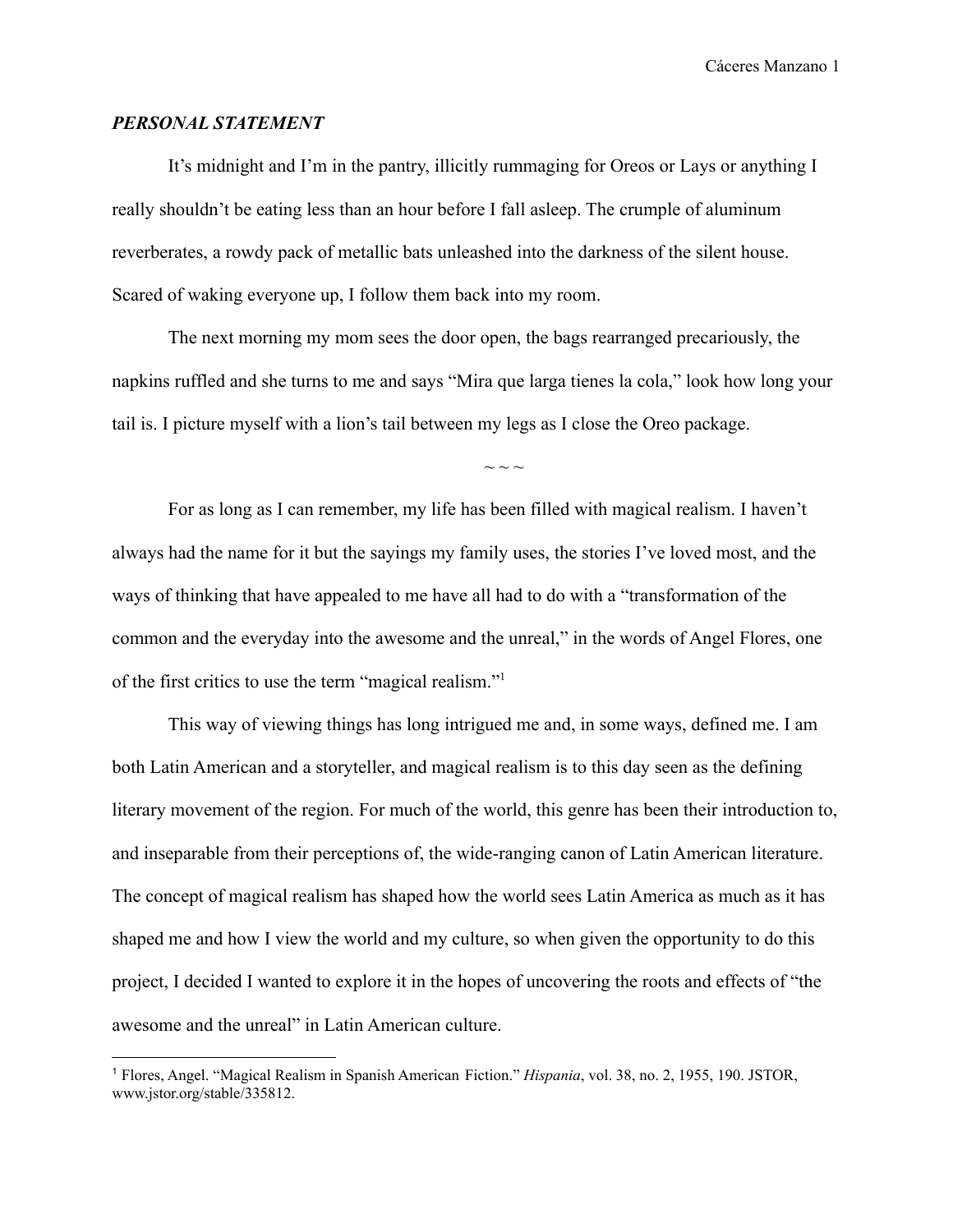At the same time, I also aimed to explore storytelling as resistance and response to trauma, especially that of colonialism. The majority of my education around colonialism has focused on the United States, so, in an effort to cultivate a more global perspective for myself and to understand my roots better— I decided to root this essay in the complicated relationship between two cultural forces in Latin America: the traumatic legacy of colonialism and the twentieth-century literary phenomenon of magical realism. The final product melds literary criticism, postcolonial studies, and trauma theory to present this relationship, along with examples from two important works of the genre— *One Hundred Years of Solitude* and *The Brief Wondrous Life of Oscar Wao*. Together, these approaches reveal that magical realism is directly descended from a colonialist perspective, and so reinforces an exoticized image of Latin America for the Western world. In order to truly provide a healing force, magical realism must instead function as individual narrative therapy to process colonial trauma and, on a cultural level, to challenge Eurocentric thought.

#### *PART I - BACKGROUND*

"Humanity seems destined to oscillate forever between devotion to the world of dream and adherence to the world of reality. And really, if this breathing rhythm of history were to cease, it might signal the death of the spirit."

—Franz Roh, *Magical Realism: Post Expressionism* (1925)

*The History of Magical Realism and "Boom" Literature*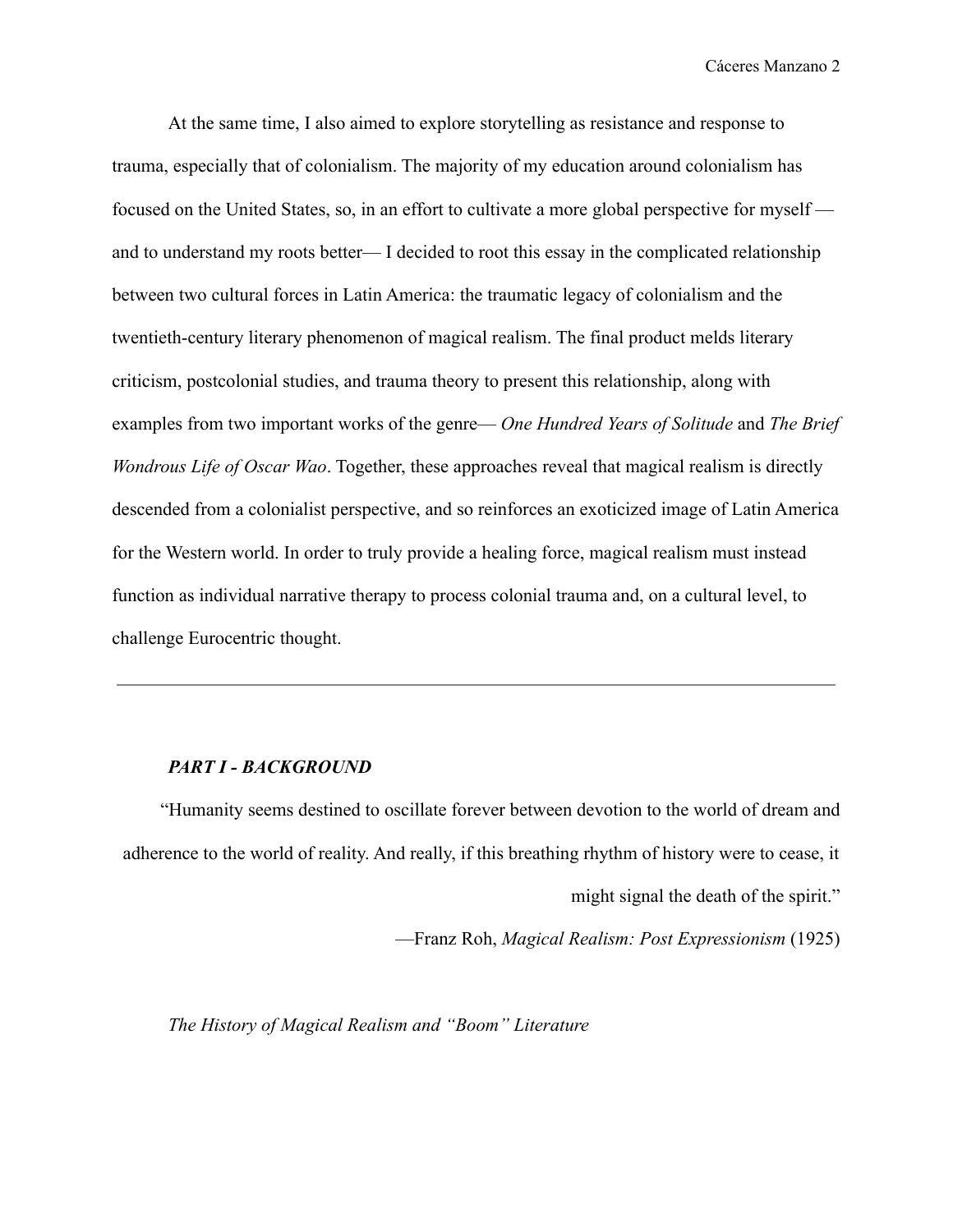Magical realism's past is as convoluted as that of Latin America's; throughout the 20th century, four essays helped establish "magical realism" as a literary and artistic genre. The term was coined in 1925 by a German art critic named Franz Roh to define a style of European painting responding to Expressionism, but it would be ten years before the idea traveled across the Atlantic. Once there, in 1949, Cuban novelist Alejo Carpentier cited Roh's essay to argue that Latin America had a unique storytelling perspective that relied on the "marvelous real" of the continent. By the 50s and 60s, this idea morphed back to the name of magical realism, referencing a genre of Latin American literature defined by Angel Flores's "Magical Realism in Spanish American Fiction" in 1955 and Luis Leal's response, "Magical Realism in Spanish American Literature" in 1967.

1967 would turn out to be a seminal year for magical realism for more than just Leal's essay, though, as that year, a publishing house in Buenos Aires catapulted Gabriel García Márquez into global literary fame with *One Hundred Years Of Solitude.* Through a combination of aggressive marketing campaigns and increased middle-class readership throughout Latin America, Márquez's novel sold hundreds of thousands of copies and launched the so-called "Boom" period of Latin American literature.<sup>2</sup> Critic Neil Larsen points out that the Boom was represented three simultaneous revolutions in Latin American culture— in aesthetics, in marketing, and in political thought; Boom literature, he theorizes, represented a new way of aesthetically representing Latin America and brought Latin American literature commercial viability in the international literary market, as well as being a part of a wave of increased political consciousness brought about by the Cuban revolution in the late fifties.<sup>3</sup> As the sixties

<sup>2</sup> John King, "The Boom of the Latin American Novel," in *The Cambridge Companion to the Latin American Novel*, ed. Efraín Kristal (Cambridge University Press, 2005), 59-61.

<sup>3</sup> Neil Larsen, "The 'Boom' Novel and the Cold War in Latin America," *Modern Fiction Studies* 38, no. 3 (1992): 775-776, http://www.jstor.org/stable/26283498.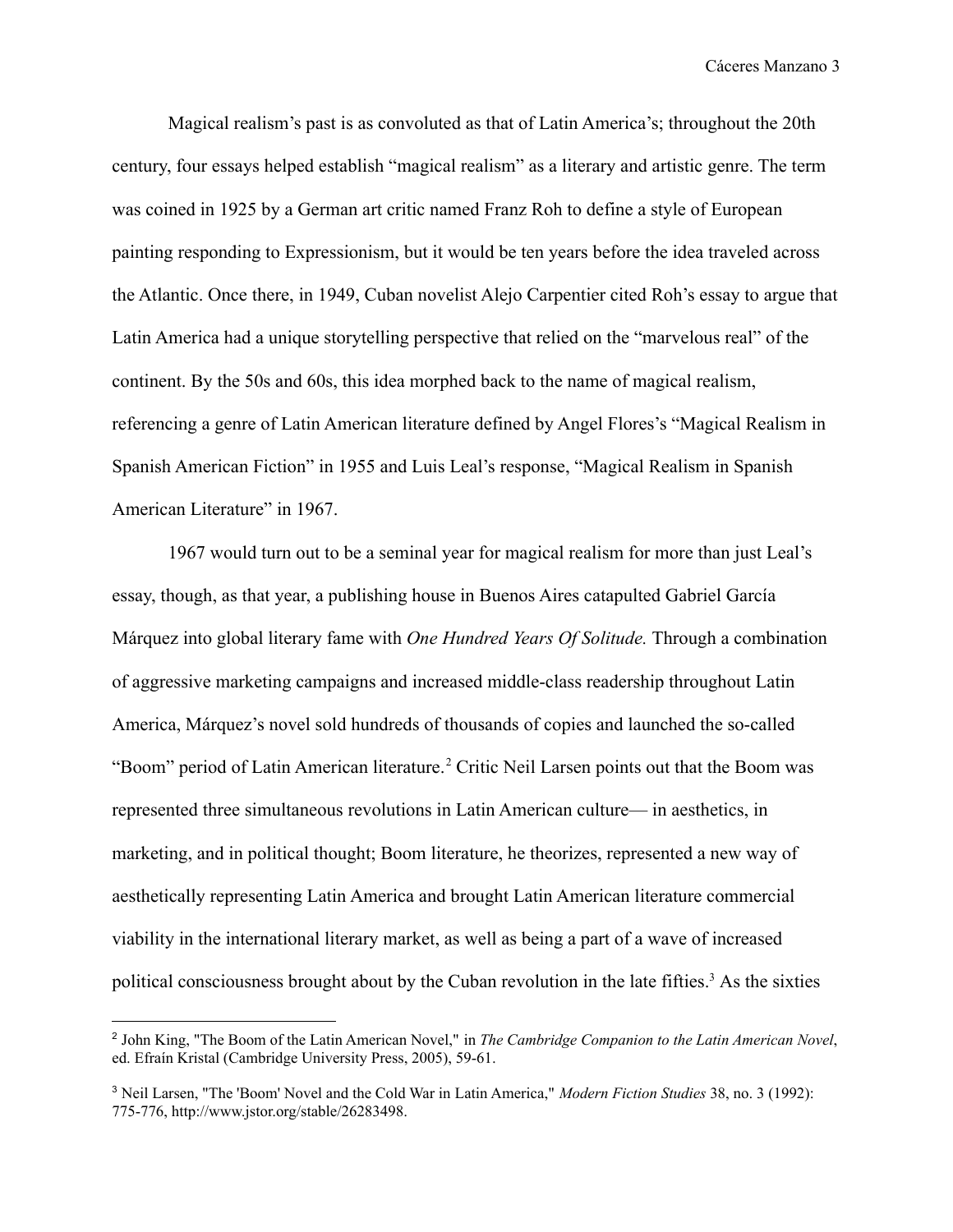wound to a close, magical realism was set as a major player in Latin American culture, bound to influence how the continent viewed itself just as much as how other countries viewed it.

#### *So... What is Magical Realism?*

Defining "magical realism" requires returning to the four original users of the term to cobble together what they meant when they introduced it. At first, Franz Roh defined the attitude of magical realist painters as "calm admiration at the magic of being," in other words, looking at the world "with new eyes" and calling into question the "obvious" quality of objects. He also pointed out that magical realists often focus on details to emphasize this simple magic of reality.<sup>4</sup>

Flores and Leal's definitions differ slightly since they apply the term to literature. Flores begins similarly to Roh, defining the genre as a "transformation of the common and the everyday into the awesome and the unreal" where "time exists in a timeless fluidity and the unreal happens as a part of reality."<sup>5</sup> Leal later added that magical realists do not explain their breaks from reality, which centered tone as a distinctive feature of the genre.<sup>6</sup>

As time has gone by, though, critics have pointed out how loosely delineated the genre is. Most critics I encountered in my research spent a requisite page or two bemoaning the difficulty of defining the term (what distinguishes magical realism from, say, fable or surrealism?), but I am not concerned with exact categorization. The definition I will be using throughout this essay focuses less on the content of magical realist narratives and more on its tone. Fredric Jameson argues that magical realism is about a "metamorphosis in perception" that, like Roh's

<sup>4</sup> Franz Roh, "Magical Realism: Post-Expressionism (1925)," in *Magical Realism: Theory, History, Community*, ed. Wendy B. Faris and Lois Parkinson Zamora (Duke University Press, 1995), 17, 20, 30.

<sup>5</sup> Flores, "Magical Realism in Spanish American Fiction," 189, 191.

<sup>6</sup> Luis Leal, "Magical Realism in Spanish American Literature (1967)," in *Magical Realism: Theory, History, Community*, ed. Lois Parkinson Zamora and Wendy B. Faris (Duke University Press, 1995), 123.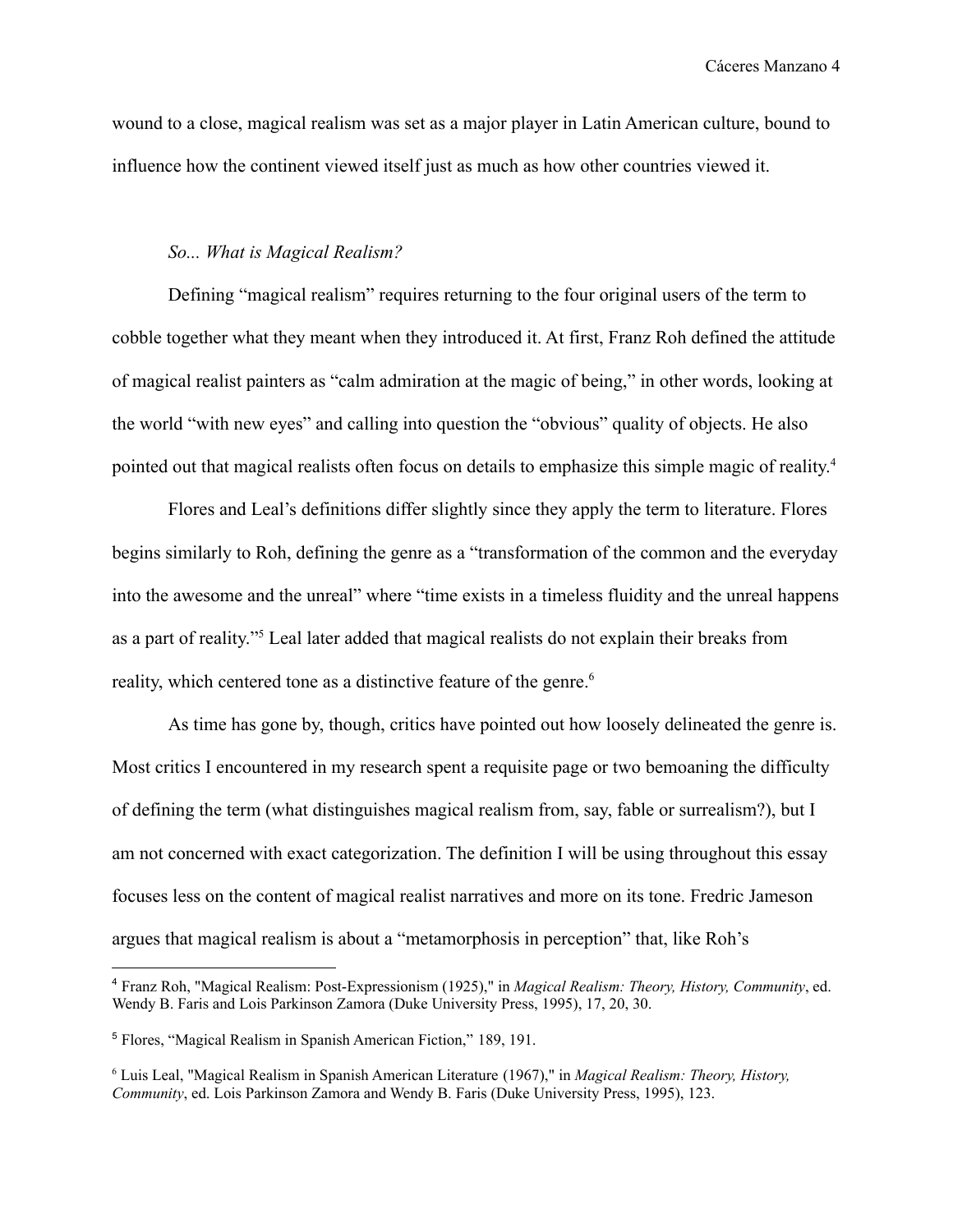post-Expressionist painting and Leal's emphasis on tone suggests, is a particular way of seeing and narrating the world that allows the real and the fantastical to exist side by side.<sup>7</sup>

A great example of what Jameson means occurs a few pages into *One Hundred Years of Solitude*. José Arcadio Buendiá, a founding member of the town of Macondo, leads an expedition into the wilderness to make contact with civilization outside of the village's isolation during which:

The men on the expedition felt overwhelmed by their most ancient memories in that paradise of dampness and silence, going back to before original sin, as their boots sank into pools of steaming oil and their machetes destroyed bloody lilies and golden salamanders... They could not return because the strip that they were opening as they went along would soon close up with new vegetation that almost seemed to grow before their eyes.<sup>8</sup>

Several elements of the passage, from the "pools of steaming oil" to the "golden salamanders" to the fast-growing vegetation, seem questionably truthful. Márquez's narration, though, takes them in stride, never questioning their place in the narrative. We as readers do not know whether there truly were golden salamanders in the jungle, but that is besides the point because Buendía felt as though there were. We are experiencing the world from a perspective at the porous border between the real and the magical— that is magical realism.

*Magical Realism and Postcolonialism*

<sup>7</sup> Jameson, Fredric. "On Magic Realism in Film." *Critical Inquiry*, vol. 12, no. 2, 1986, pp. 301. JSTOR, www.jstor.org/stable/1343476.

<sup>8</sup> Gabriel García Márquez, *One Hundred Years of Solitude*, trans. Gregory Rabassa (Harper Perennial Modern Classics, 2006), 11.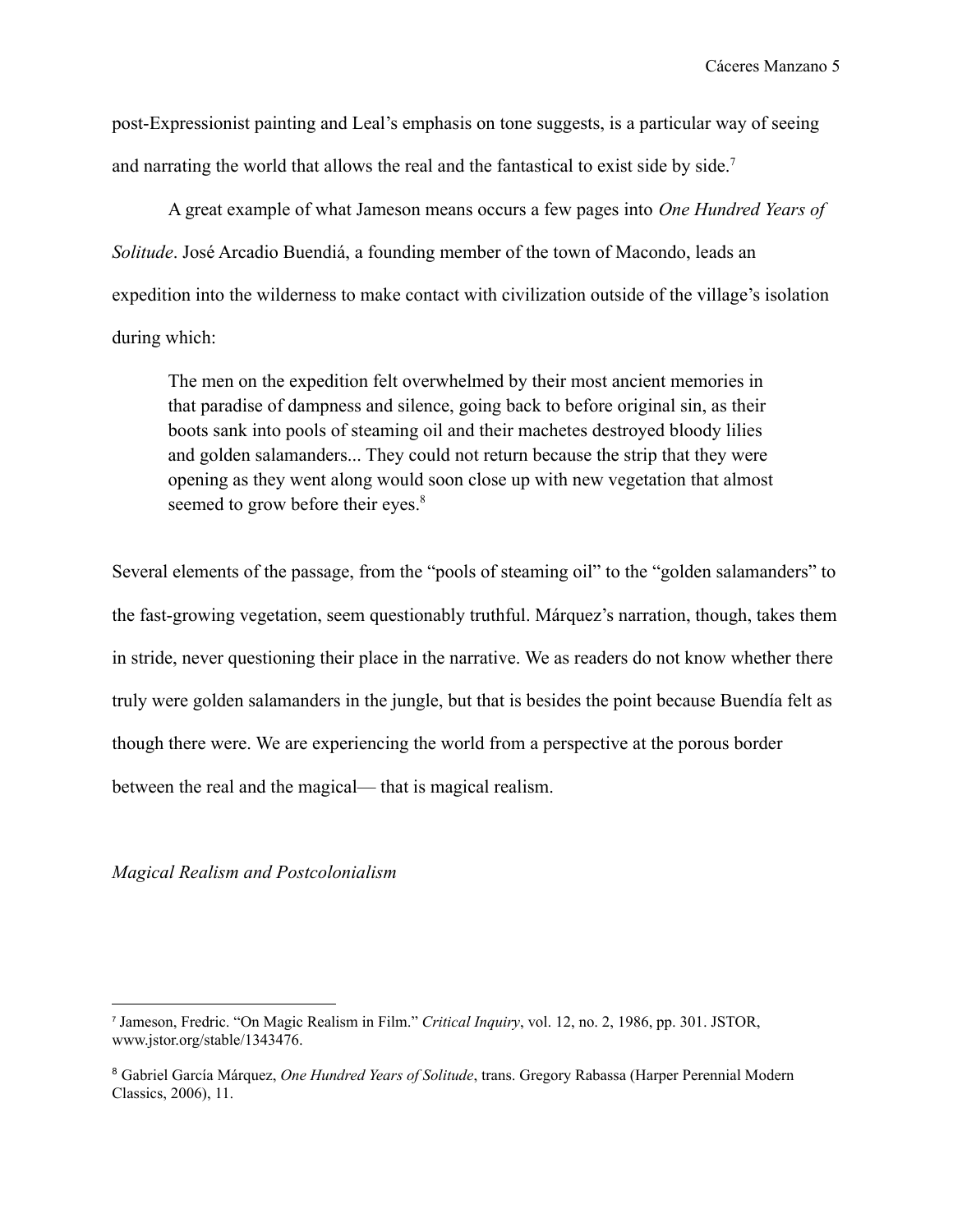Since magical realism was intimately intertwined with the Latin American Boom, the Western literary world<sup>9</sup> came to associate it with a perspective of "living on the margins."<sup>10</sup> This also linked magical realism to postcolonial thought as it flourished in colonized areas like India and Latin America and was often used to critique colonialism.<sup>11</sup> Stephen Slemon, a scholar of magical realism, argues that magical realism is particularly fitting for postcolonial writers because the genre relies on tension between two incompatible systems, the magical and the real, which resembles the tension between Indigeneous and colonial culture in postcolonial audiences.<sup>12</sup> Writing in this mode then tends to reflect the cultural clash aspects of colonization, and so, authors from areas still reeling from colonization have turned to it, whether consciously or not, to express this aspect of their reality.

While on the subject of colonialism, it is also important to acknowledge its complexities when it intersects with race in Latin America. From an outside perspective, Latin Americans are subjugated to the Western world as a product of colonization. Within, though, different hierarchies emerge, as white Latin Americans hold more institutional and cultural power than Black and Indigeneous Latin Americans. These latter groups were impacted far more by colonization, and it is their voices that I have attempted to look for when looking for pathways to healing Latin American culture from colonialism.

<sup>&</sup>lt;sup>9</sup> Throughout this paper, I will be referring to Europe and the United States as "the Western world," shorthand for colonizing powers that exert cultural and economic influence over Latin America, past and present.

<sup>10</sup> Slemon, Stephen. "Magic Realism as Postcolonial Discourse." in *Magical Realism: Theory, History, Community*, edited by Lois Parkinson Zamora and Wendy B. Faris (Duke University Press, 1995), 408.

<sup>11</sup> Robert J. C. Young, *Postcolonialism: A Very Short Introduction*, 2nd ed., Very Short Introductions (Oxford University Press, 2020), 3.

<sup>12</sup> Slemon, "Magical Realism," 409-411.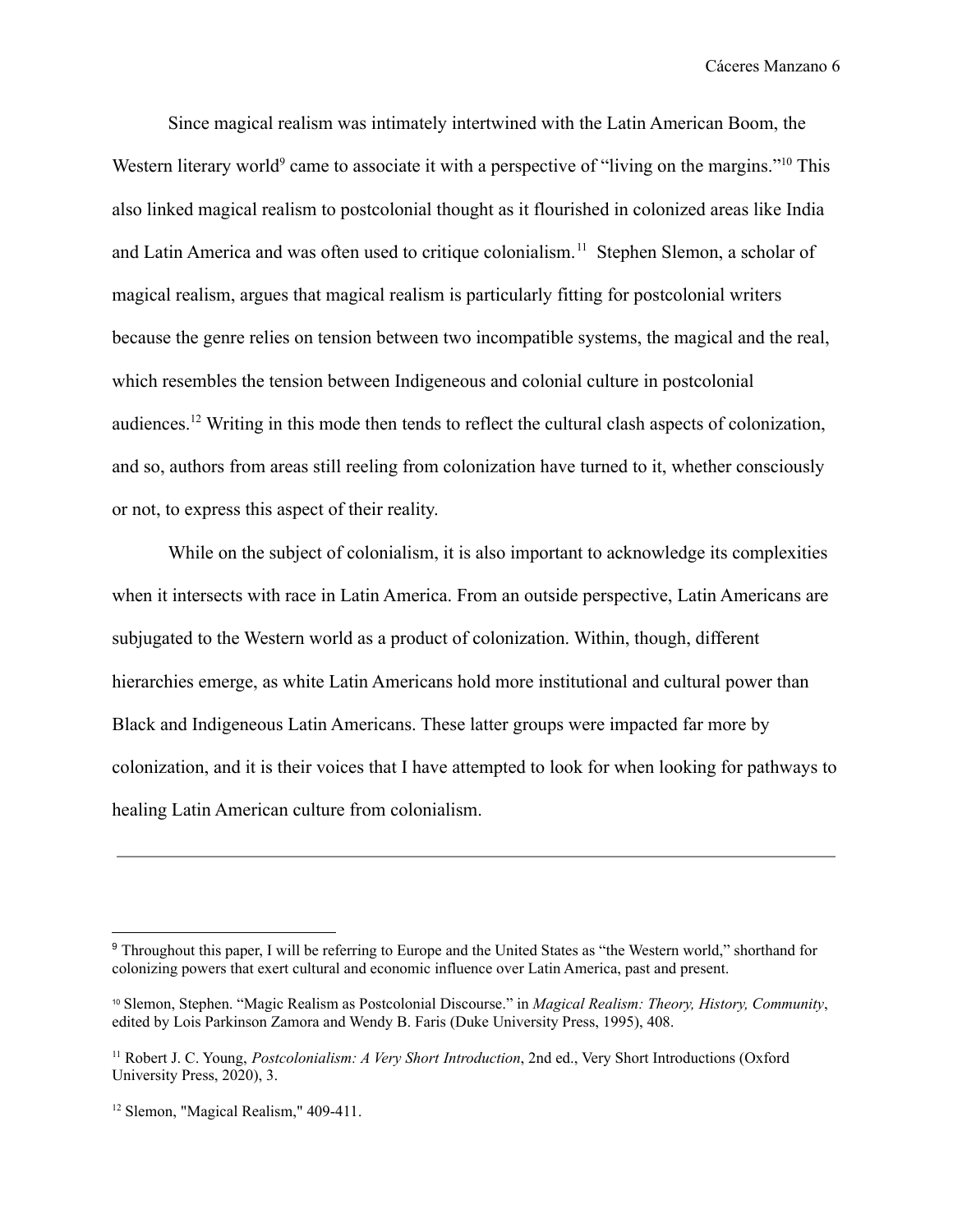#### *PART II - COLONIAL EXOTICISM AS EXPORT*

"We were all amazed and we said that these lands, temples and lakes were like the enchantments in the book of Amadís."

— Bernal Díaz del Castillo, *The Conquest of New Spain* (1568)

### *A "Wealth of Mythologies": The Colonial Roots of Marvel*

Magical realism's tone relies on a sense of "marvel" at Latin America, but this marvel parallels and reinforces colonial-era exoticism. The colonial influences in magical realism can be traced back to its inception and original intent. In his essay defining the term, Carpentier argues that Latin America is inherently "marvelous;" where European countries had to manufacture marvel with surrealism, Latin America's history renders it marvelous on its own, making magical realism a natural fit for Latin American authors in Carpentier's eyes.<sup>13</sup> This is allegedly the case because Latin America's "virginity of the land," the "revelation" of its recent discovery, the "Faustian" presence of Black and Indigeneous people, and its "fecund" racial mixing give Latin Americans a "wealth of mythologies" to draw stories from.<sup>14</sup> The first two phrases in Carpentier's explanation connect the first definitions of the genre to the pristine myth, a colonial fallacy that paints colonized countries as untouched prior to colonization. The next two phrases, in attributing the uniqueness of Latin America to non-Europeans, further tie marvel to its status as a new and different from Europe. Looking back even further to colonial texts, Friar Ramón Pané recounts the culture of the Taínos in the Dominican Republic in a way that resembles

<sup>&</sup>lt;sup>13</sup> Alejo Carpentier, "On the Marvelous Real in America," trans. Tanya Huntington and Lois Parkinson Zamora, in *Magical Realism: Theory, History, Community*, ed. Lois Parkinson Zamora and Wendy B. Faris (Duke University Press, 1995), 85-86.

<sup>&</sup>lt;sup>14</sup> Carpentier, "On the Marvelous Real," 88.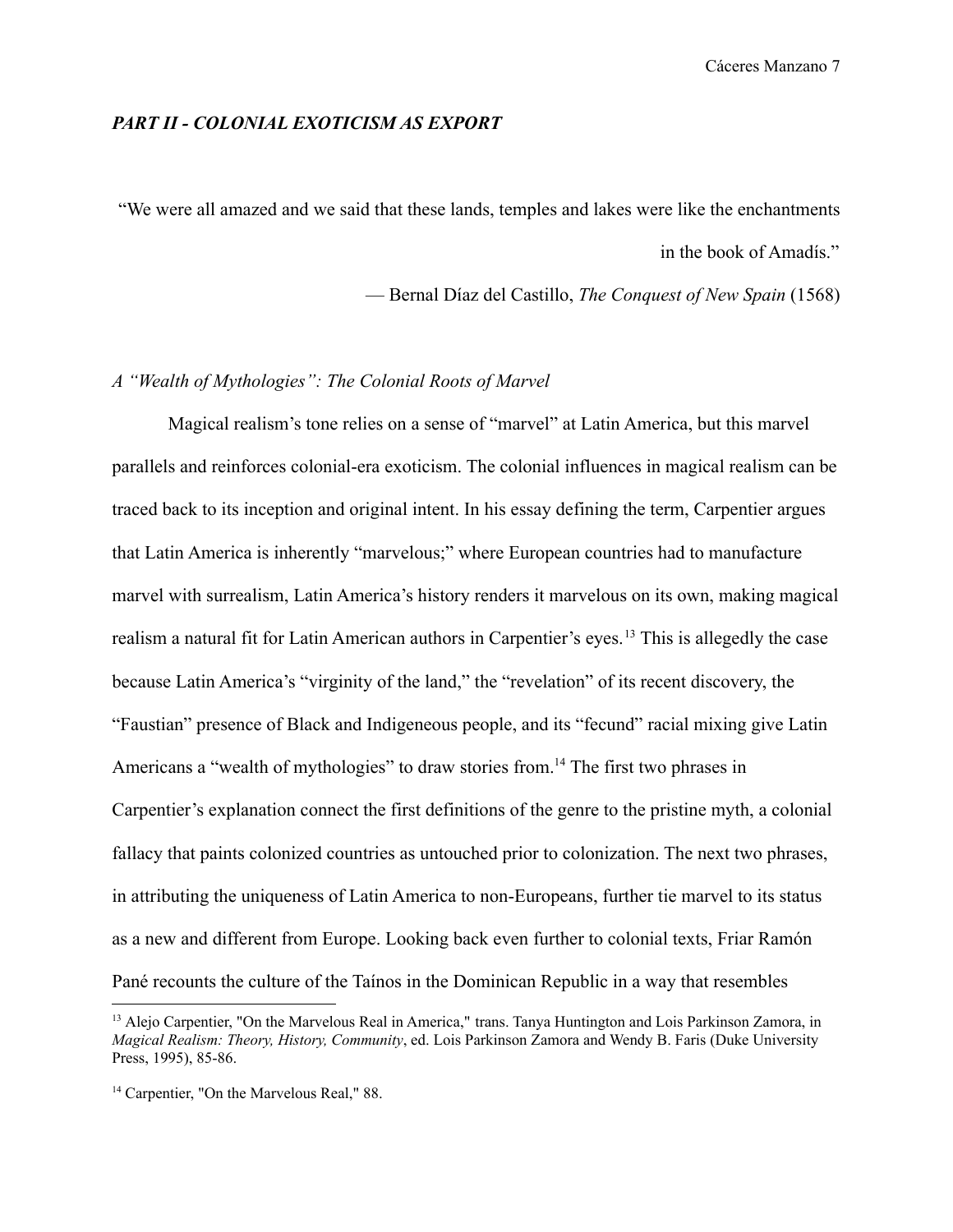magical realism, melding myth with history until they are indistinguishable. He prefaces the myths by saying that "todo esto les han hecho creer sus antepasados; porque [los Taínos] no saben leer, ni contar sino hasta diez,"<sup>15</sup> casting the mythology in a minimizing tone, as if the Taínos are incapable of keeping history in a Eurocentrically "objective" sense and must instead turn to myth, and ignoring myth's capacity to function as a culturally uniting force.<sup>16</sup> Similarly, Spanish friar Pedro Simón's accounts of Colombian Indigeneous mythologies include "supernatural elements [that]... may represent an effort to recast indigenous beliefs in European and Catholic terms."<sup>17</sup> These texts show that the melding of realism and fantastical is not a recent phenomenon, but rather one that goes back to colonial narrations of Indigeneous cultures. Marvel is thus explicitly tied to a colonial worldview, which carries with it a weight of exoticism that haunts the beginnings of magical realism.

This pattern connecting colonization and magical realism deepens as major figures in the genre reference conquistadores and their legends in their work. Carpentier calls Bernal Díaz del Castillo's 1568 non-fiction chronicle of *The Conquest of New Spain* even more wondrous than the works of European romance and fantasy writers. Not only that, Carpentier cites the Spanish conquest myths of El Dorado and the fountain of eternal youth as proof of how the marvelous real is "inscribed" in the history of Latin America, even though they were nothing but fantastical justification for the violent exploration/conquest of the continent.<sup>18</sup> Gabriel García Márquez, in

<sup>&</sup>lt;sup>15</sup> "Their ancestors have made them believe all this, because [the Taínos] do not know how to read or even count beyond ten." Translation mine.

<sup>16</sup> Ramón Pané, *Relación Acerca de las Antigüedades de los Indios*, 8th ed., trans. José Juan Arrom (n.p.: Siglo XXI de España, 2004), 21-22.

<sup>&</sup>lt;sup>17</sup> Alejandro Patiño-Contreras, "Fantastic Primeval Beings and Their Roles in Reconstructions of Indigenous Colonial Cosmologies from the Eastern Andes of Colombia," *Ethnohistory* 67, no. 4 (October 2020): 629, https://read.dukeupress.edu/ethnohistory/article-abstract/67/4/621/167236/Fantastic-Primeval-Beings-and-Their-Rol es-in?redirectedFrom=fulltext.

<sup>18</sup> Carpentier, "On the Marvelous Real," 83, 87.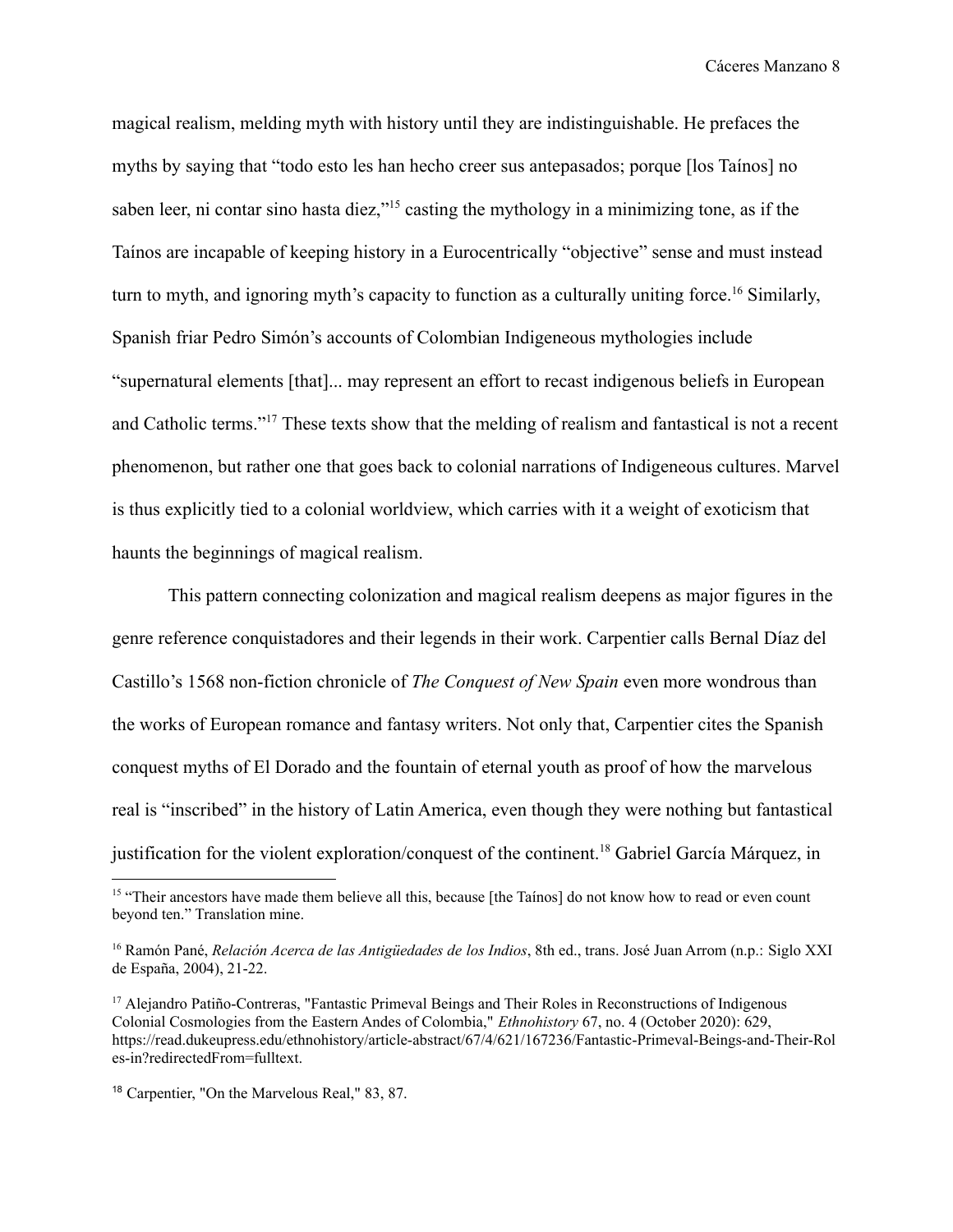his Nobel prize lecture, also references El Dorado and eternal youth, as well as pointing to instances of the fantastical occurring in supposedly nonfiction text in the chronicles of Antonio Pigafetta.<sup>19</sup> Even Angel Flores credits Christopher Columbus and Álvar Núñez Cabeza de Vaca with framing Latin America in fantastical terms.<sup>20</sup> These example emphasize that the assumption that somehow Latin America *itself* is magical has been repeatedly and consciously linked to colonizers and to the exoticism that drove them to term the continent an "earthly paradise"<sup>21</sup> of riches ripe for their taking, therefore linking magical realism to a history of exoticizing magic.

## *Writing for the European Gaze: Magical Realism as Export*

Latin America's alleged uniqueness then presents Latin America's authors with the question of how to write about such a marvelous place. The lack of "conventional" (think European) means to express Latin American reality until the inception of magical realism is, according to Márquez, what puts Latin America in a "solitude" that renders its problems difficult to explain.<sup>22</sup> This belief that Latin America has never before been given expression recalls the pristine myth in literary form. Such a belief can be explained with the postcolonial theory that since language structures the worldview of those that speak it, it often takes time for the language of the colonizer to adapt to expressing the civilization of the colonized, which functions on a different linguistic structure up to colonization.<sup>23</sup> Within this context, magical realism can be

<sup>&</sup>lt;sup>19</sup> Gabriel García Márquez, "The Solitude of Latin America," lecture, December 8, 1982, The Nobel Prize, https://www.nobelprize.org/prizes/literature/1982/marquez/lecture/.

<sup>20</sup> Flores, "Magical Realism," 189.

<sup>21</sup> Eduardo Galeano, *Open Veins of Latin America : Five Centuries of the Pillage of a Continent*, 25th anniversary ed., trans. Cedric Belfrage (Monthly Review Press, 1997), 31, digital file. The phrase "earthly paradise" comes from one of Amerigo Vespucci's accounts of his travels.

<sup>22</sup> Márquez, "The Solitude of Latin America," lecture, The Nobel Prize.

<sup>23</sup> Slemon, "Magical Realism," 411.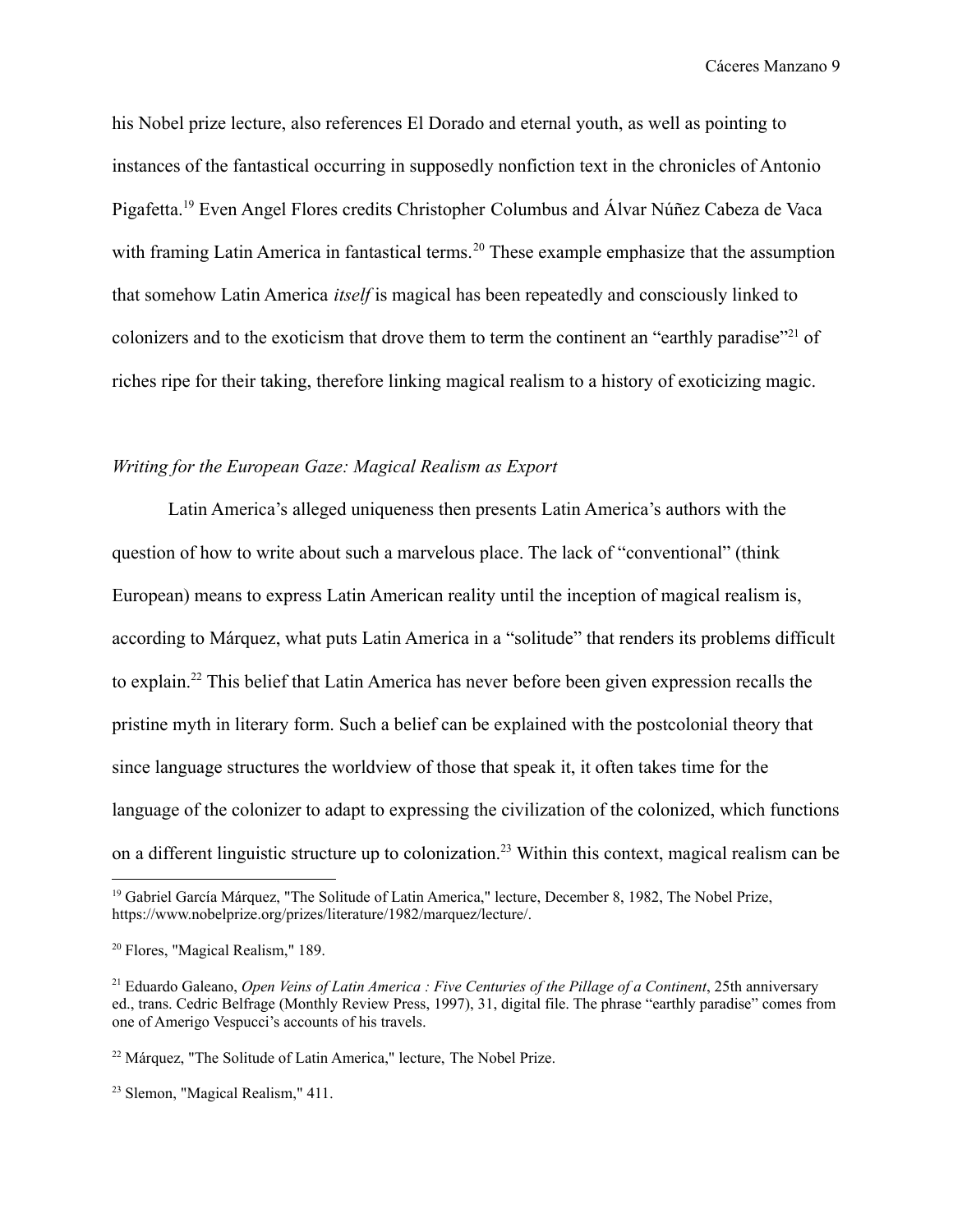understood as Eurocentric literature's attempt at a narration of Latin'America's "inherently" magical reality. To this point, critics lauded magical realism as Latin America's "authentic expression, one that is uniquely civilized."<sup>24</sup> In other words, the genre embodies an evolution of the colonizer's language to fit the history of Latin America within European ("civilized") standards of literature.

In terms of exoticism, authors, historians, and explorers all serve as authorities since they disseminate knowledge about a place to the rest of the world.<sup>25</sup> This weaponizes their apparent knowledge of a place into power over it.<sup>26</sup> Because of this position, Latin American authors of magical realism, in creating an expression of the continent viewed as authentic, come to hold power over the perception of the continent.

The particular danger of magical realism, then, is that since it has positioned itself as an "authentic" and especially Latin American way of writing, its notions of the magical rooted in colonialism validate exoticist views of the continent. The link between magical realist wonder and colonial ideas grows tighter in light of how closely wonder resembles orientalism, a term coined by scholar Edward Said to describe the exoticism and assumptions of the West when describing the East.<sup>27</sup> Orientalism relies on "exteriority... on the fact that the Orientalist, poet or scholar, makes the Orient speak, describes the Orient, renders its mysteries plain for and to the West."<sup>28</sup> The habit of "speaking for" the marginalized, specifically Indigenous people, has been a

<sup>24</sup> Flores, "Magical Realism," 191.

<sup>&</sup>lt;sup>25</sup> Paul H. Fry, "Introduction to Theory of Literature: Post-Colonial Criticism," lecture, Open Yale Courses, last modified Spring 2009, https://oyc.yale.edu/english/engl-300/lecture-22.

<sup>26</sup> Said, *Orientalism*, 34.

<sup>27</sup> Edward W. Said, *Orientalism* (Vintage Books, 1979), 3. Though Latin America is not the East in the traditional sense (as in Asia, Africa, and the Middle East), its status as a colony of the West and its history of exoticism align allow it to fit within this concept relatively well for the purposes of this paper.

<sup>28</sup> Said, *Orientalism*, 20-21.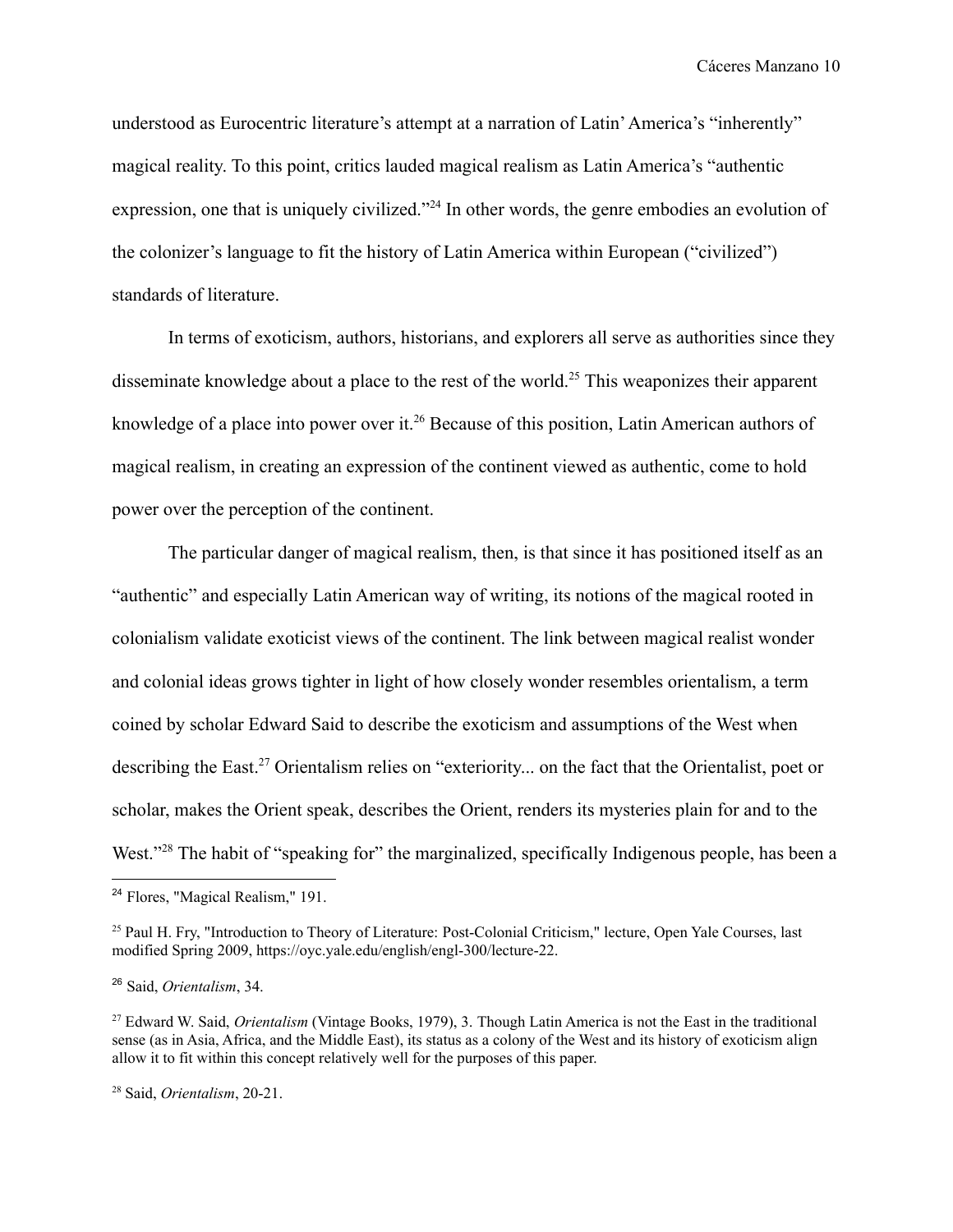mainstay of thought in leftism in postcolonial Latin America.<sup>29</sup> Magical realism is no different. Its removed, wondrous tone describes to the reader an exotic magical land, and in doing so evokes the "anthropological curiosity, the study of other cultures without participation" that is often a characteristic of exploitative imperialism.<sup>30</sup> The insistence of magical realist authors that they are merely narrating the "true" reality of Latin America, besides hearkening back to the quasi-anthropological chronicles of colonial times, also connects to orientalism's habit of positioning the Orient as something to study or illustrate— in essence, something to subject to knowledge.<sup>31</sup> To suggest that Latin America was, is, and will be "marvelous" plays into orientalism's reliance on the "timeless eternal" to fixate the Orient as an object outside of the realm of the Western.<sup>32</sup> Magical realism relies on orientalism as explored above to reinforce colonial exotic notions of the continent.

Magical realism's economic and cultural impact within Western cultural institutions reveal that its success is tied to its appeal to the exotic. Since (and because of) colonialism, Latin America has been stuck in systems of exploitation benefitting the West.<sup>33</sup> This exploitation goes beyond the economic, though, as orientalism is maintained by a largely one-sided cultural export of the European to Latin America.<sup>34</sup> This applies to literature, too. As a capitalistic endeavor, magical realism commodifies Latin American and Indigeneous cultures for the rest of the

<sup>&</sup>lt;sup>29</sup> Catherine Walsh, "'Other' Knowledges, 'Other' Critiques: Reflections on the Politics and Practices of Philosophy and Decoloniality in the 'Other' America," *TRANSMODERNITY: Journal of Peripheral Cultural Production of the Luso-Hispanic World* 1, no. 3 (2012): 13, https://doi.org/10.5070/T413012880.

<sup>30</sup> Melanie Otto, "Poet-Shamanic Aesthetics in the Work of Gloria Anzaldúa and Wilson Harris," *The CLR James Journal* 23, no. 1/2 (2017): 151, https://www.jstor.org/stable/26752150.

<sup>31</sup> Said, *Orientalism*, 40-41.

<sup>32</sup> Said, *Orientalism*, 72.

<sup>33</sup> Galeano, *Open Veins*, 2.

<sup>34</sup> Said, *Orientalism*, 324.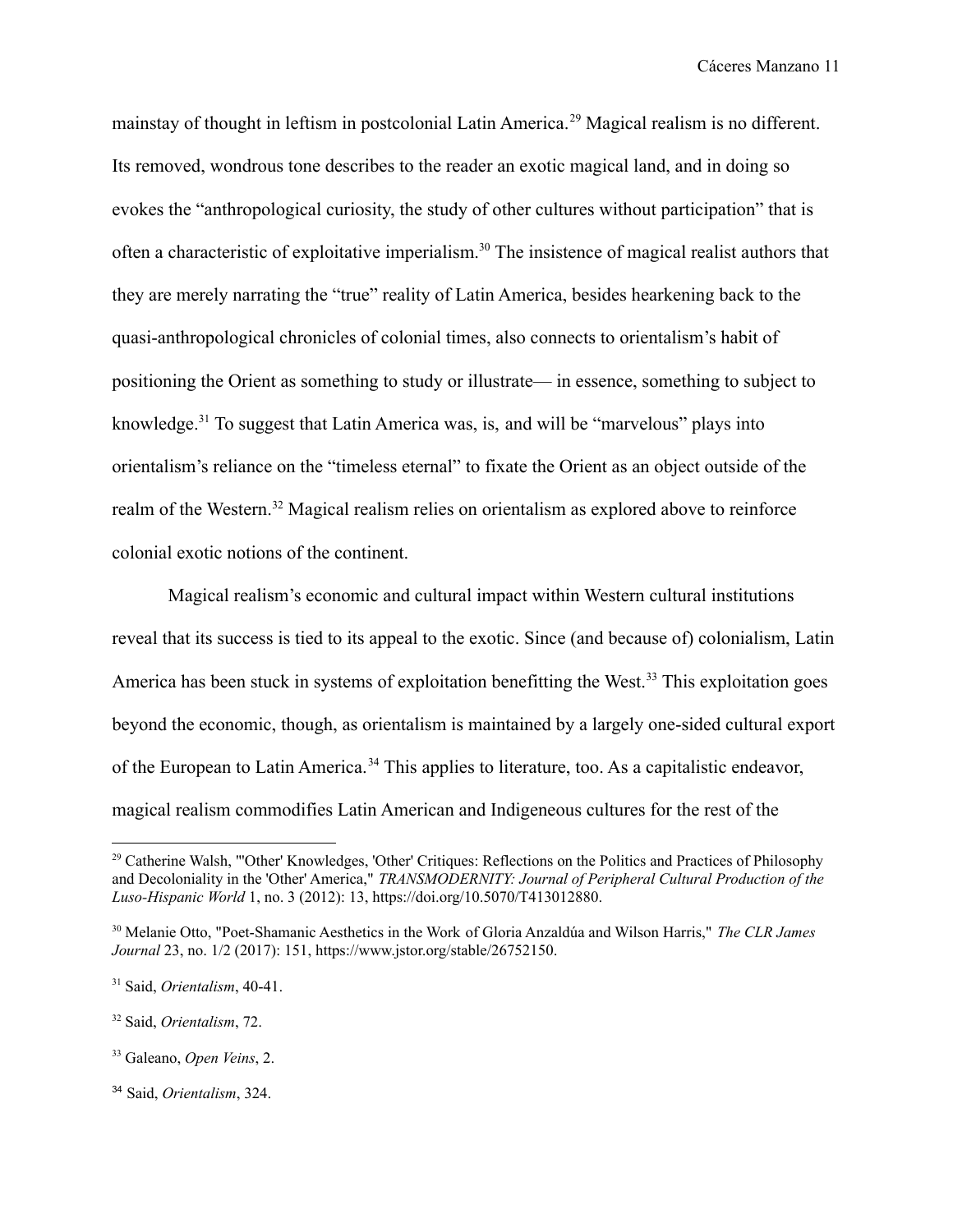Western world.<sup>35</sup> For example, magical realism has been used by Western establishments to uphold Eurocentric values through lauding it as an example of the "uniquely civilized" possibilities of Latin America. In Franco-era Spain, censors valued magical realism for its "preservation of what they defined as the Spanish language," allowing it to make its way into the country despite some works' political ideology. <sup>36</sup> Similarly, since many magical realist works feature depictions of an alternative, non-specific Latin American past, they risk creating "nostalgia images" that, in creating "images and simulacra of the past," place the continent's colonial past as an object for consumption.<sup>37</sup> This readily posits magical realism as an economically viable prospect. Much of magical realism's European success can then be seen through the lens of an appeal to exoticism, and this appeal to exoticisim affects how it is perceived by the Western world.

Magical realism blends Western influences— such as Kafka and Faulker— with colonial perspectives and Indigeneous Latin American oral storytelling.<sup>38</sup> <sup>39</sup> The genre becomes an "attempt, albeit imperfect and artificial, to represent an indigeneous [to Latin America] worldview by means of a non-European focalizer," which means that it uses Indigenous influences to differentiate itself from other works.<sup>40</sup> Still, within the context of export, these

<sup>35</sup> Wendy B. Faris, "The Question of the Other: Cultural Critiques of Magical Realism," *Journal of Interdisciplinary Studies in Literature, Continental Philosophy, Phenomenological Psychology, and the Arts* 5, no. 2 (October 2002): 105, http://janushead.org/wp-content/uploads/2020/07/faris.pdf.

<sup>36</sup> Alejandro Herrero-Olaizola, "Publishing Matters: The Latin American 'Boom' and the Rules of Censorship," *Arizona Journal of Hispanic Cultural Studies* 9 (2005): 196, https://muse.jhu.edu/article/378452/pdf.

<sup>37</sup> Jameson, "On Magic Realism," 310.

<sup>38</sup> Larsen, "The 'Boom' Novel," 773.

<sup>39</sup> Flores, "Magical Realism," 189.

<sup>&</sup>lt;sup>40</sup> Amaryll Chanady, "The Territorialization of the Imaginary in Latin America: Self-Affirmation and Resistance to Metropolitan Paradigms," in *Magical Realism: Theory, History, Community*, ed. Lois Parkinson Zamora and Wendy B. Faris (Duke University Press, 1995), 140.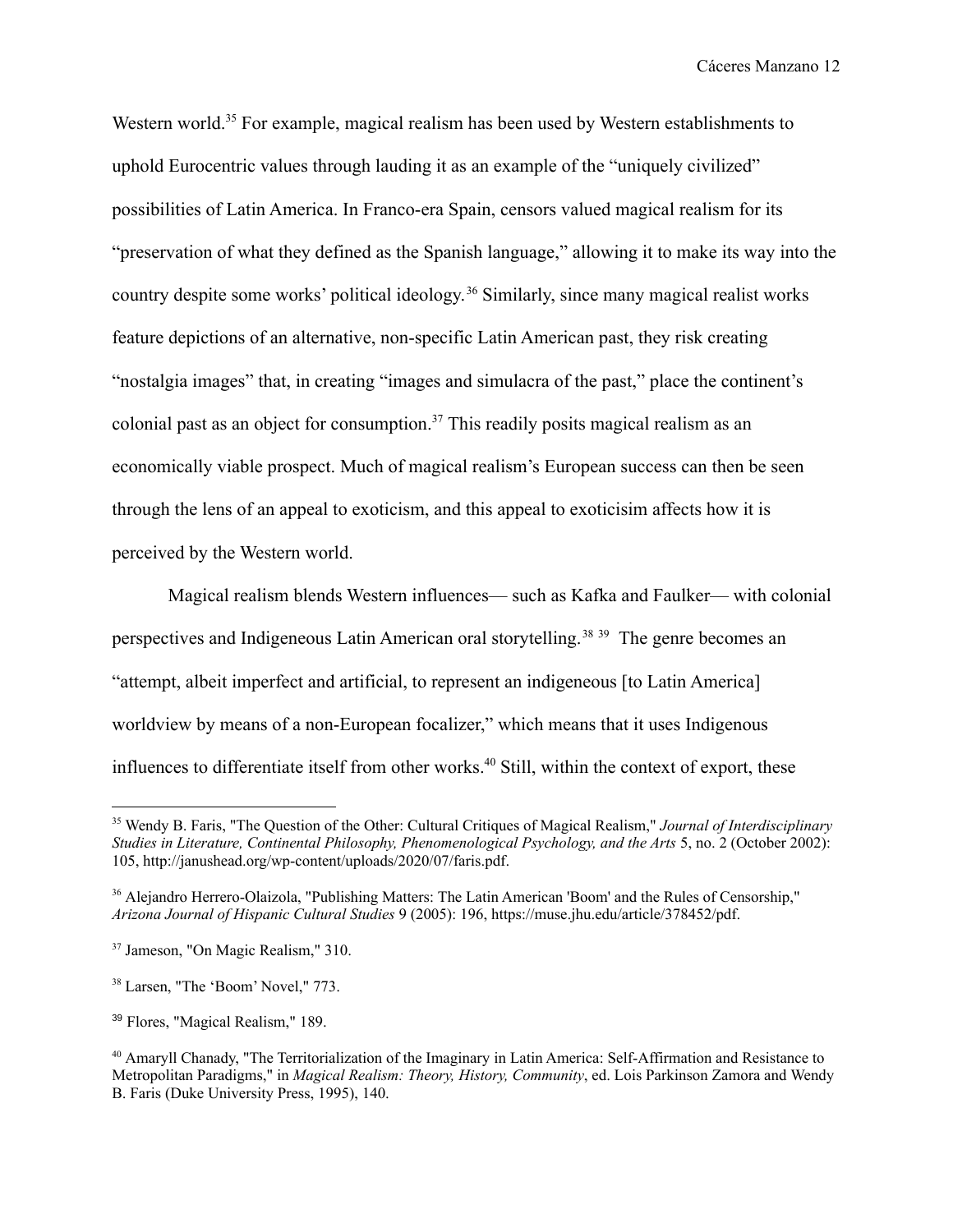Indigenous perspectives end up being overshadowed by the fact that the Western worlds' valuing of magical realism, as discussed in the previous paragraph, relies on its interpretation of Latin America through an exoticist lens. Merely blending cultures, then, ends up replicating colonial power structures; to illustrate, we can turn to the story of Warren Hastings of the British East India company. During his tenure, he learned Indian dialects and about Indian culture and customs. At the same time, he did not budge an inch of official authority, continuing to run the colonizing enterprise, having gained more power through his knowledge of local cultures.<sup>41</sup> White Latin American magical realists, whether consciously or not, are perceived by the West to perform this masquerade since they already hold institutional power. Writers fall into using magical realism to wrap the allegedly exotic in an equally exotic stylistic package made so by its incorporation of Indigenous perspectives, and thus, fit the perceptions of Latin America by the West. What these writers present to the West, becomes not the actual place, but rather a "mirror image of their own assumptions."<sup>42</sup>

Still, when in the hands of writers that knowingly use its past to deconstruct colonial power structures rather than replicate them, magical realism can point the way toward healing from colonialism. Paired with historical authenticity and a therapeutic use of magic, the recreations of the past in magical realism can be positive. When it actively dismantles rather than upholds Eurocentrism, centering Indigeneous traditions and perspectives, magical realism can function as an antidote to colonial trauma.

<sup>41</sup> Fry, "Post-Colonial Criticism," lecture, Open Yale Courses.

<sup>42</sup> Young, *Postcolonialism*, 2.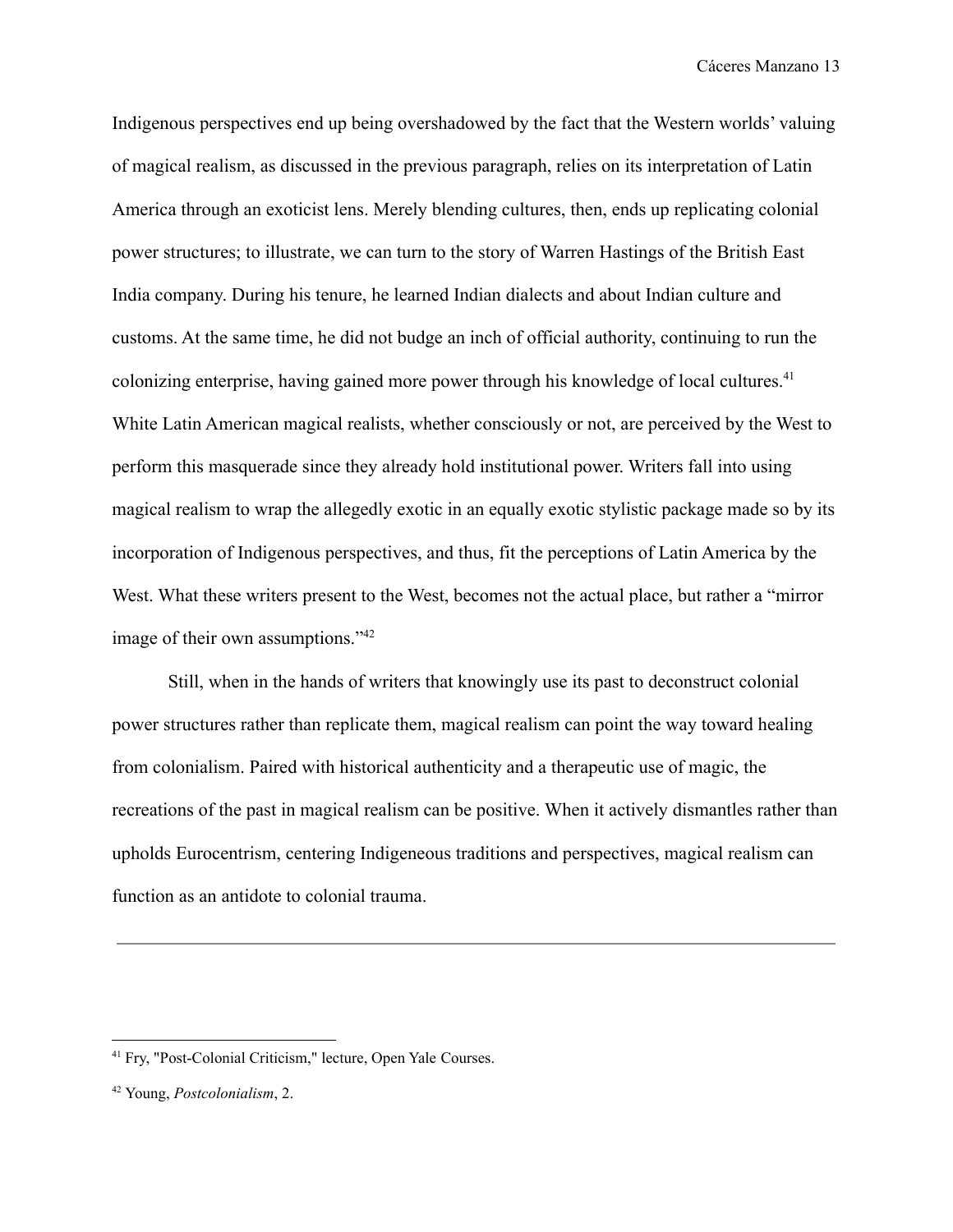#### *PART III - THE "NERVOUS CONDITION" : HEALING COLONIAL TRAUMA*

"Trauma has both centripetal and centrifugal tendencies. It draws one away from the center of group space while at the same time drawing one back."

—Kai Erikson, American sociologist

#### *Origins and Impacts of Colonial Trauma*

To understand how magical realism can begin dismantling colonialism, it is helpful to posit colonization as a trauma. This highlights the aspects of magical realism that can be used as narrative therapy to help present the past. By focusing on psychologically beneficial depictions of the past, magical realist authors can avoid exoticizing depictions rooted in colonialism. Cuban anthropologist Fernando Ortiz theorized that the cultural impacts of colonization could be seen as "transculturation," a process through which two cultures combine to create something different from either with elements of both. Transculturation takes two steps: deculturation, a loss and uprooting of a previous culture in the inhabitants of the colonized land, and neoculturation, the creation of a new cultural phenomenon.<sup>43</sup> Through the lens of trauma theory, deculturation can be seen as trauma for the Indigeneous inhabitants of the continent, since as European colonizers encroached upon Latin America, a violent clash of cultures began to "undermine or overwhelm one or several essential ingredients of [Indigeneous] culture," a characteristic of collective trauma according to sociologist Neil Semsler. <sup>44</sup> Not only that, but colonization mirrors individual trauma in that both induced a total breakdown in the daily routine

<sup>43</sup> Fernando Ortiz, *Cuban Counterpoint: Tobacco and Sugar*, trans. Harriet de Onís (Duke University Press, 1995), 102-103.

<sup>44</sup> Ron Eyerman, "Social Theory and Trauma," *Acta Sociologica* 56, no. 1 (2013): 44, http://www.jstor.org/stable/23525660.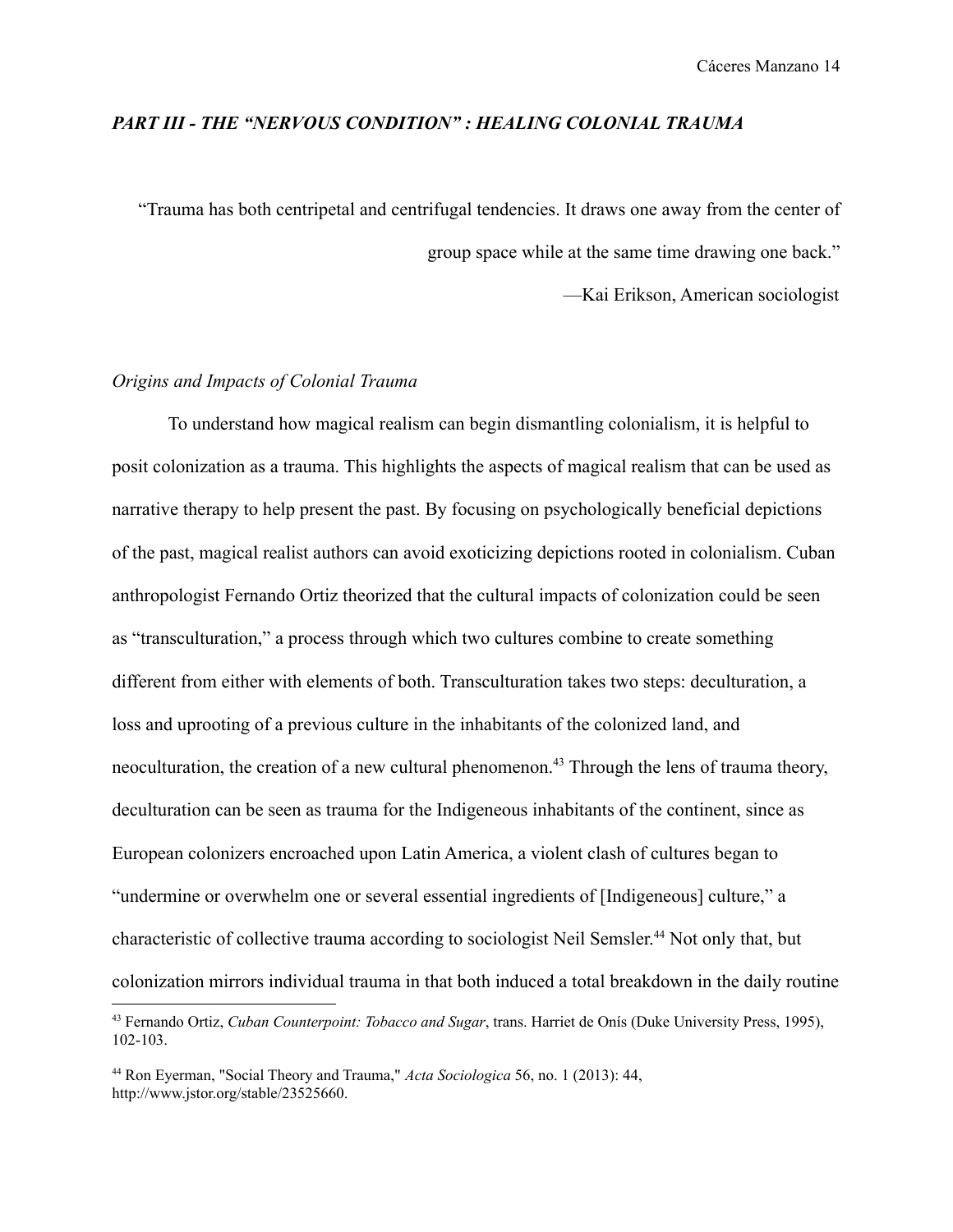of those who experienced it.<sup>45</sup> Within this framework, the "nervous condition" of ambivalence and in-betweenness in those colonized that postcolonial scholar Frantz Fanon describes can be seen as a manifestation of collective trauma.<sup>46</sup> Ambivalence becomes a symptom of a wound in the cultural memory of Latin America, a point of contention between Indigeneous and colonizing cultures. Thinking of the effects of colonization as a "nervous condition" emphasizes that colonialism, as a trauma, had individual psychological effects on the inhabitants of Latin America.

The traumatic impacts of colonization play out in literature too, particularly magical realism. Joshua Pederson proposes that, in literature, traumatic experiences are sometimes renarrated with "augmented narrative detail" and descriptions that are "temporarily physically or ontologically distorted," otherwise known as peritraumatic dissociation.<sup>47</sup> These descriptions fit magical realism, with its barrage of detail and distortions of reality that mirror peritraumatic dissociation; magical realism can therefore be framed as a traumatic response. Still, magical realism offers more possibilities to the postcolonial writer than simply as an expression of colonial trauma, possibilities such as providing an active coping mechanism. Within the fractured cultural psyche of Latin America, magical realism can be used as a way to process the clash of cultures that induced this trauma.

*Literary Case Study 1*

<sup>45</sup> Eyerman, "Social Theory and Trauma," 43.

<sup>46</sup> Young, *Postcolonialism*, 27.

<sup>47</sup> Joshua Pederson, "Speak, Trauma: Toward a Revised Understanding of Literary Trauma Theory," *Narrative* 22, no. 3 (2014): 338-339, http://www.jstor.org/stable/24615578. Pederson has a somewhat unorthodox understanding of trauma theory, but one that is productive in this context.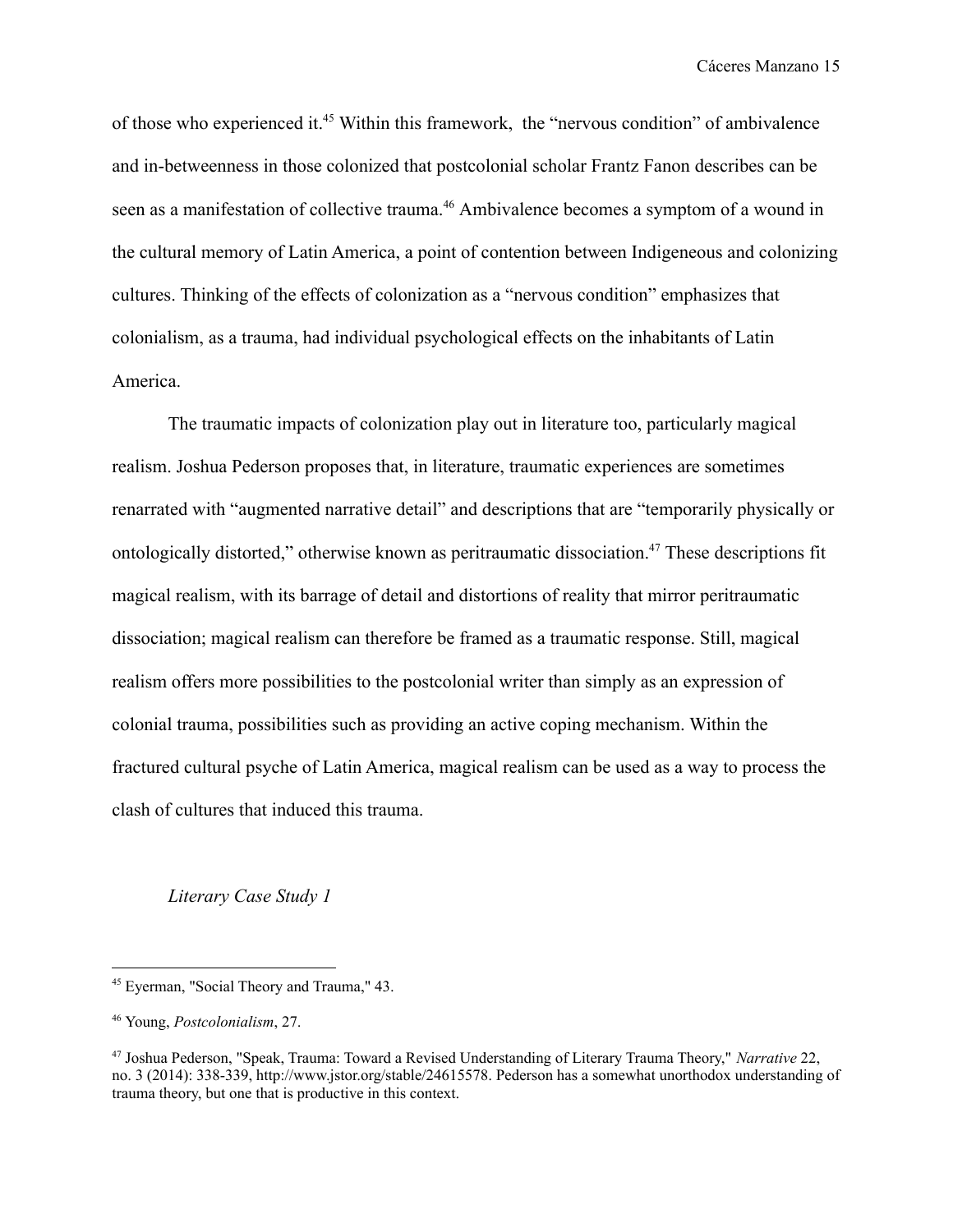Junot Díaz's *The Brief and Wondrous Life of Oscar Wao*, employs magical realism precisely within the context of colonial trauma. After a brutal beating by Trujillo loyalists, a character named Belicia Cabral encounters a golden-eyed mongoose that convinces her to stay alive.<sup>48</sup> Díaz never explains whether or not the apparition was real, but this break in reality expresses Belicia's post-traumatic state. In the context of the novel, Belicia's beating reflects the family's intergenerational fukú curse, which Díaz explicitly connects to colonization in the opening pages of the novel.<sup>49</sup> He even goes so far as to posit Trujillo, with his economic control and emphasis on the "Spanish character of [Dominican] nationality" rather than its Black and Indigeneous roots, as an extension of colonialism, further tying the events in Belicia's life to colonialism.<sup>50</sup> Díaz's deployment of a break in realism functions as a way to portray the impact of colonization on Belicia as an individual, with the supernatural fukú showing its impact on the family as a whole.

#### *Felt Reality and Habituation: Antidotes*

When used specifically at instances of pain, magical realist narratives allow readers to enter a space in which they can feel their trauma retold and thus gain more control over it, becoming a healing mechanism by emphasizing subjective experience. According to sociologist Ron Eyerman, re-narrating the past allows societies to move through collective trauma.<sup>51</sup> Agency and an explicit focus on history must be stressed in this theory, however, as a step to avoid

<sup>48</sup> Junot Díaz, *The Brief Wondrous Life of Oscar Wao* (Riverhead Books, 2007), 149.

<sup>49</sup> Díaz, *The Brief Wondrous Life*, 1.

<sup>50</sup> Emily Shifflette, "'The Novel Mezclada: Subverting Colonialism's Legacy in Junot Díaz's The Brief Wondrous Life of Oscar Wao" (master's thesis, University of Tennessee - Knoxville, 2010), 7, https://trace.tennessee.edu/cgi/viewcontent.cgi?article=2387&context=utk\_chanhonoproj.

<sup>51</sup> Eyerman, "Social Theory," 48.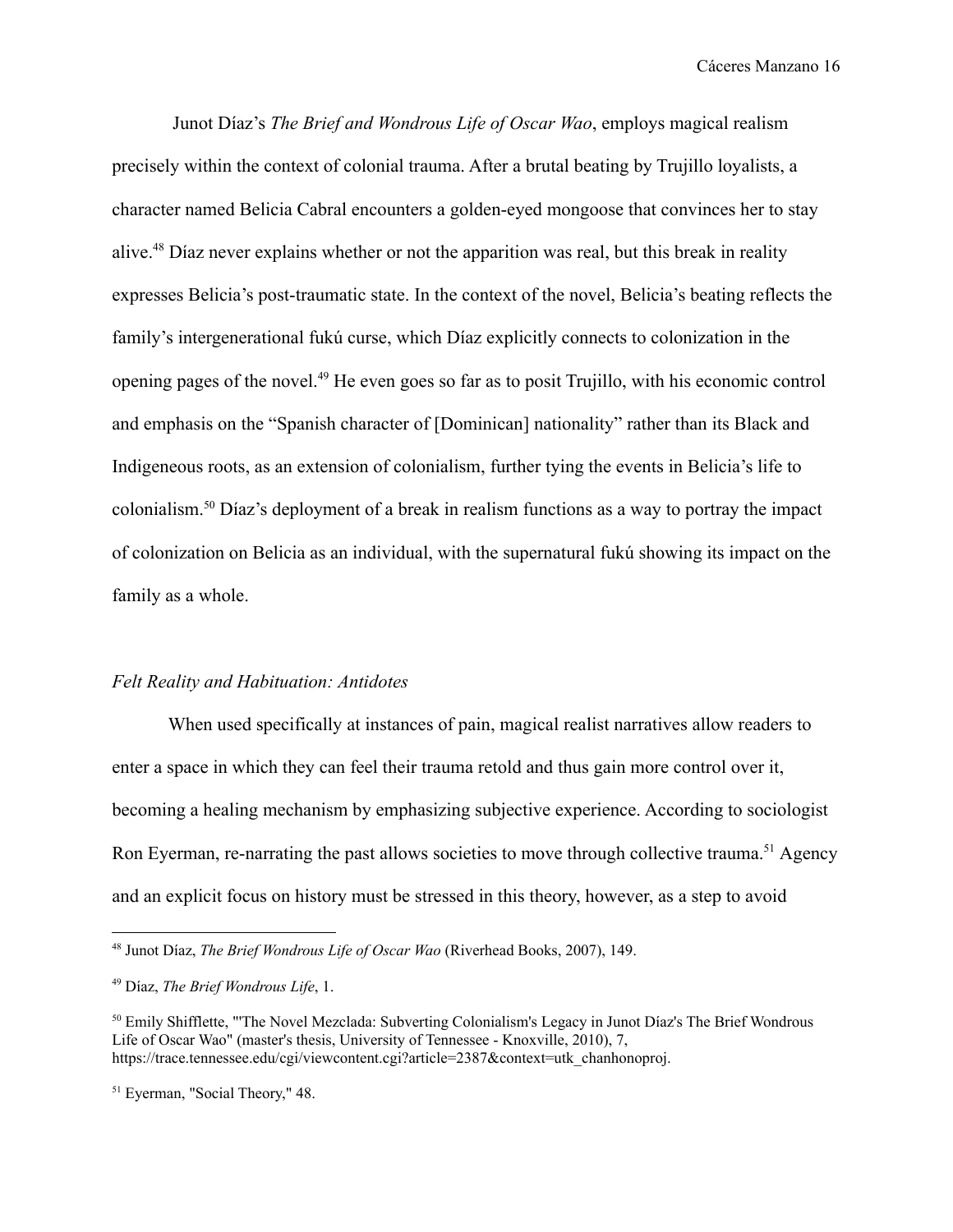retraumatization. Narratives of the past should be conscious for those traumatized, rather than an involuntary "flashback," to gain more control over the effects of the past in a process called "habituation."<sup>52</sup> Literature in general can fulfill this conscious narration; because of its frequent distortion of reality, magical realism is especially well suited for approximating traumatic experiences, allowing for the narrative to more closely mirror the reader's perceived experience. The genre often uses metaphor to convert pain or a reaction to it into a tangible object, as seen in the above example from *Oscar Wao*. <sup>53</sup> A fantastic representation of pain can feel more truthful to readers, especially when it portrays an event that tests their perception of the real— a trauma. Magical realism's breaks from reality then create a "felt reality" that "privileges experience [of pain] over knowledge," which in itself, is a challenge to the Western emphasis on empiricism.<sup>54</sup> In the end, this provides postcolonial readers with a narrative that allows them to reconstruct the subjective experience of something as abstract as the pain of colonial trauma in a tangible way within the constructed realm of the author. To deal with colonial trauma specifically, though, the pain of colonialism must be brought forward to the reader's present.

Magical realism creates a space to relive historical events from a place of control, leaving room for the habituation of historical events. Novels dealing with the past or history ask the reader to live through a "present" in the narrative that has been designated as the past outside of the novel.<sup>55</sup> This creates a sense of distance away from historical trauma, separating it from any retraumatizing effects in the present day. While reading a historical novel, the author recedes into

<sup>52</sup> Pederson, "Speak, Trauma," 339.

<sup>53</sup> Eugene L. Arva, "Writing the Vanishing Real: Hyperreality and Magical Realism," *Journal of Narrative Theory* 38, no. 1 (2008): 74, http://www.jstor.org/stable/41304877.

<sup>54</sup> Arva, "Writing the Vanishing," 61, 79-80.

<sup>55</sup> Jameson, "On Magic," 306.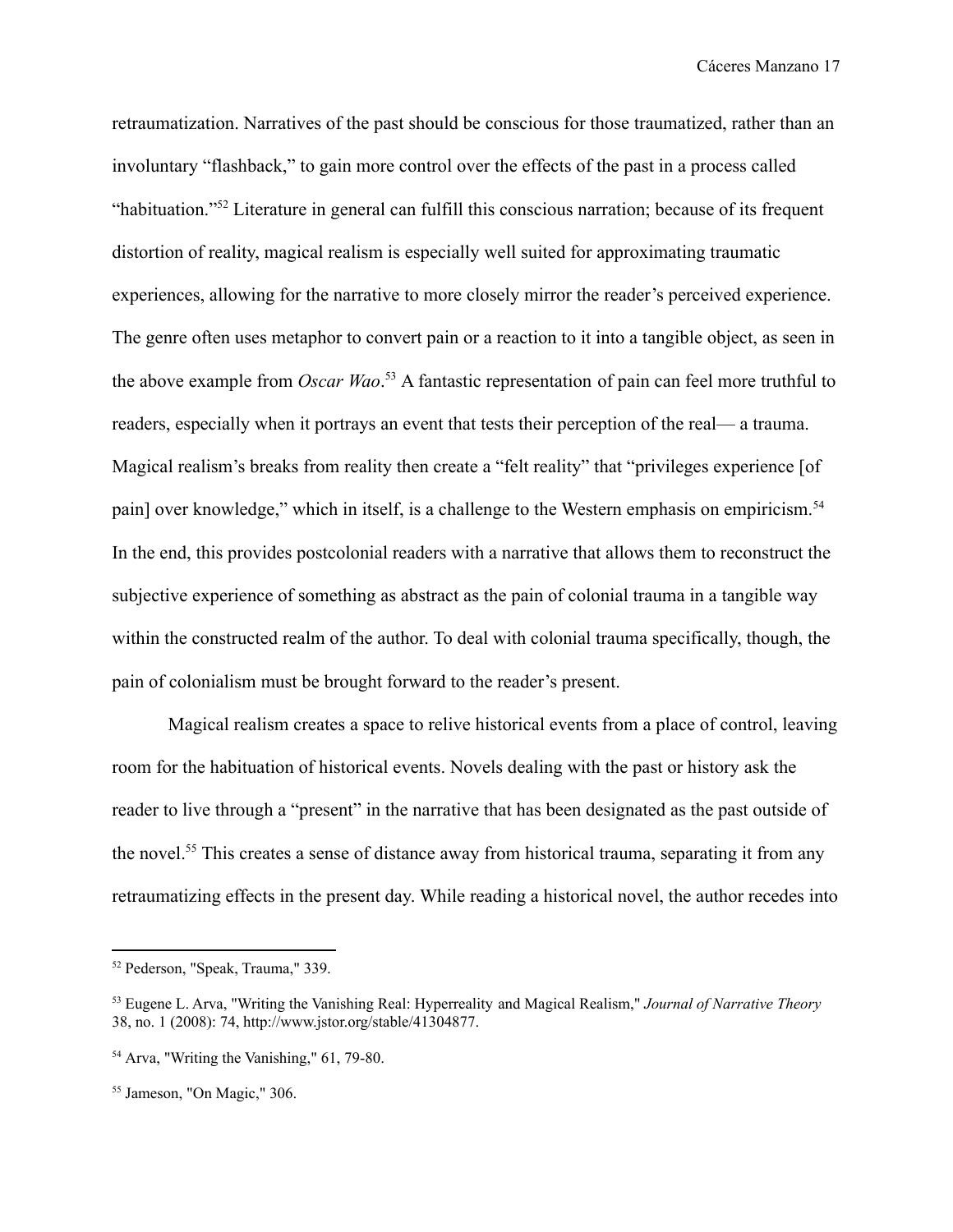the background of the narrative as the reader interprets the text in their real time.<sup>56</sup> This phenomenon mirrors live storytelling's ever-evolving "here and now." Both create a relationship between teller and audience where the teller, or author, guides the audience through a past, a process which in reading becomes a conscious guidance not unlike habituation.<sup>57</sup> Magical realism specifically tends to use a technique referred to by Stephen Slemon as "foreshortening" of history to achieve this sense of a present past. Essentially, magical realism tends to make a small local region a stand-in for a postcolonial culture as a whole, then compresses— or foreshortens— history so that the narrative timeframe of the work encompasses a much longer span of historical time.<sup>58</sup> Such a method is useful for writers looking to create a coping mechanism, as it allows the reader to step into the traumatic past and relive it with the chronological flexibility often present in traumatic memories.

The therapeutic portion of magical realism comes from the fact that the magical aspects of the genre allow the reader to relive historical traumas with narrative distance. Critic Frederic Jameson argues that violence and sex allow texts to break from historical conventions to focus on "uncodified intensities" of the narrative present— I would argue magic does the same.<sup>59</sup> As explored in previous paragraphs, breaks in reality serve to narrate "intensities," but avoid replicating the exact trauma by allowing the reader to work through the emotional impacts of trauma using the emotional authenticity of felt reality. The magical aspect of the genre allows authors to narrate instances of colonial trauma that are emotionally accurate but not so explicitly as to traumatize. When deployed in the context of directly engaging with the harms of history

<sup>56</sup> Arva, "Writing the Vanishing Real," 72.

<sup>57</sup> Jaime Riascos, "Ancient and Indigenous Stories: Their Ethics and Power Reflected in Latin American Storytelling Movements," *Marvels and Tales* 21, no. 2 (2007): 258, http://www.jstor.org/stable/41388838.

<sup>58</sup> Slemon, "Magical Realism," 12-13.

<sup>59</sup> Jameson, "On Magic," 321.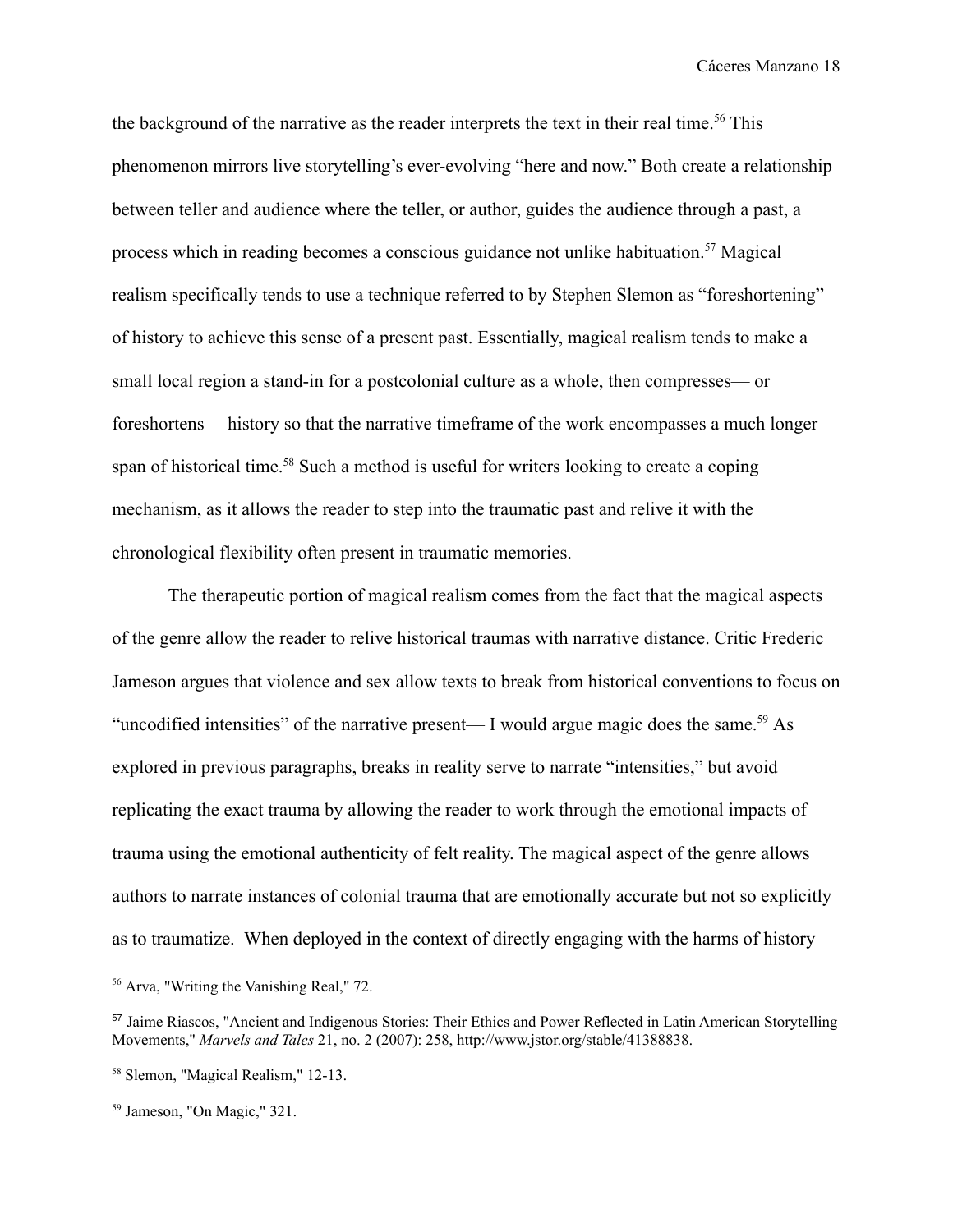and not merely retelling it with anthropological distance, a magic-superimposed reality then makes magical realism particularly useful as narrative therapy for dealing with the traumatic effects of the clash of colonization.

## *PART IV - CHALLENGING EUROCENTRIC THOUGHT*

"Then the wind began, warm, incipient, full of voices from the past, the murmurs of ancient geraniums, sighs of disenchantment that preceded the most tenacious nostalgia." —Gabriel García Márquez, *One Hundred Years of Solitude* (1967)

#### *Literary and Historical Alternatives to Eurocentricity*

Magical realism can challenge Western binaries and historiographies, showing the world alternatives to Eurocentric thinking and making it a resistance to colonialism beyond the psychological. The genre, for one, inherently questions the West's fundamental belief in rationalism and literary conventions. For example, realism, a European import, has long been seen as the "language of the colonizer" in Latin America; magical realism's addition of magic to a realist worldview destabilizes this language.<sup>60</sup> Similarly, the lack of clarity in magical realism's genre classification so bemoaned by Western critics is itself a rebellion against European convention.<sup>61</sup> In this way, when magical realism leans into its lack of classification, rather than attempting to fit into it, the genre challenges the value of the literary norms imposed on the

<sup>60</sup> Faris, "The Question of the Other," 103, 113.

<sup>61</sup> Slemon, "Magical Realism," 9-10.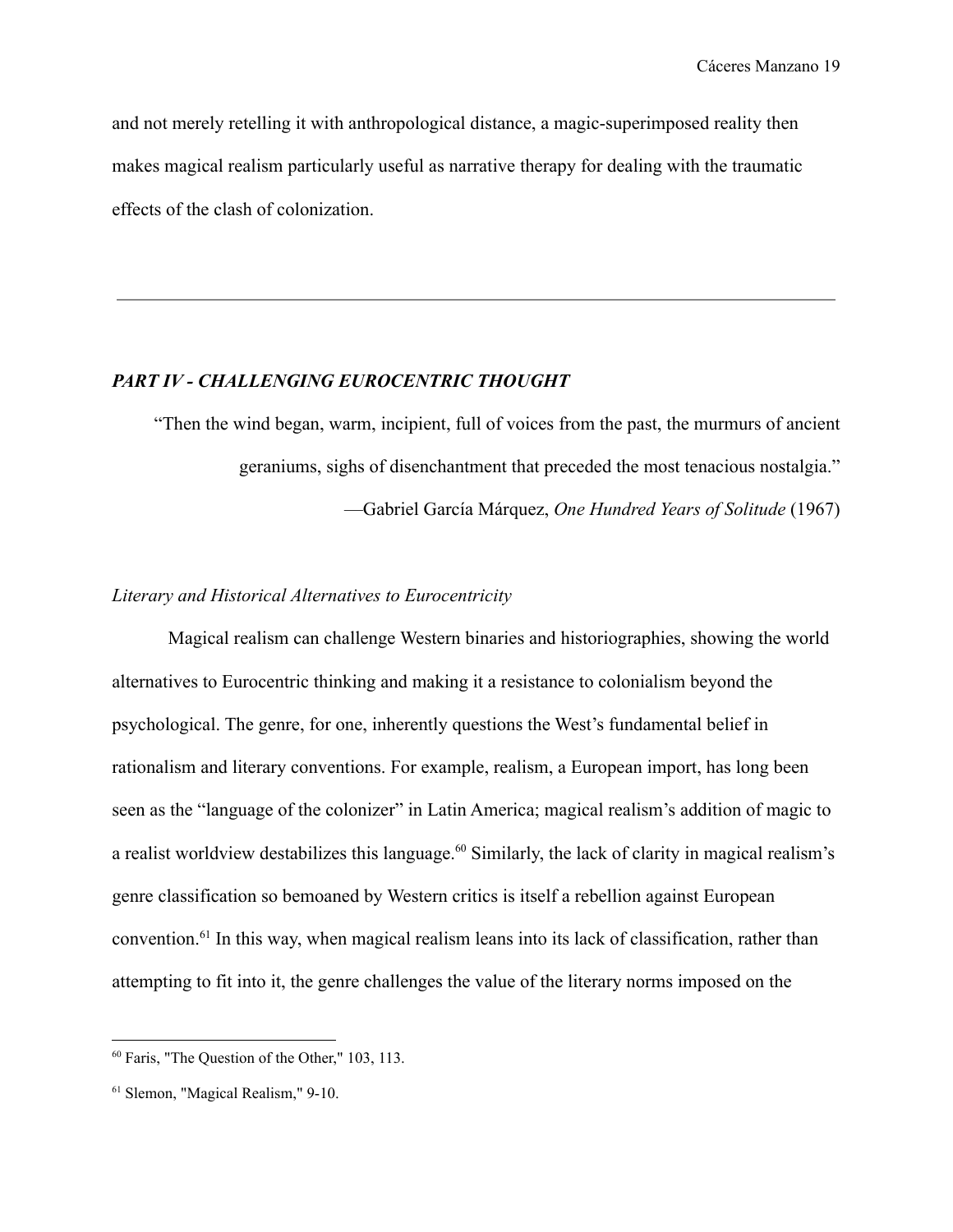continent by Western intellectualism. Colonies often assert their legitimate autonomy by either portraying their culture as superior, as similar and equal to the colonizer, or simply as valuably different— magical realism does the latter through its unique philosophy of genre and style.<sup>62</sup> It establishes alternative ways of thinking about literature, and, through its wide recognition, asserts that they can be as valuable, artistic, and innovative as the veneratedly European.

The genre's flexibility regarding time also challenges Eurocentric historiography, instead opting for a non-linear way of experiencing history that can point world audiences to Indigeneous and Afro-Indigeneous thought. Magical realism in film, for example, often relies on the "superposition of whole layers of the past within the present," according to Jameson.<sup>63</sup> In literature, "foreshortening" history functions in the same way, to break linear perceptions of history. Such a break from linear structures matches with some Indigeneous and Afro-Latin American philosophies, such as cimarrón thinking, an Afro-Andean tradition of thought rooted in "collective consciousness in the present, but in conversation with... ancestors."<sup>64</sup> When it draws on such traditions and credits them appropriately, when it centers these philosophies rather than using them to exotize, magical realism retells the history of colonialism from a non-Western perspective with an emphasis on its present effects. Rearranging history, after all, allows a text to focus on deeper, emotional truths about the connections between past and present than a more distancing linear approach.<sup>65</sup> In short, magical realism reveals alternative ways of thinking about how the past interacts with the present, highlighting the way colonial history mingles with the present to show it is not truly past.

 $62$  Chanady, "The Territorialization of the Imaginary," 137.

<sup>63</sup> Jameson, "On Magic," 311.

<sup>64</sup> Walsh, "'Other' Knowledges," 18-21.

<sup>65</sup> Chanady, "The Territorialization of the Imaginary," 139.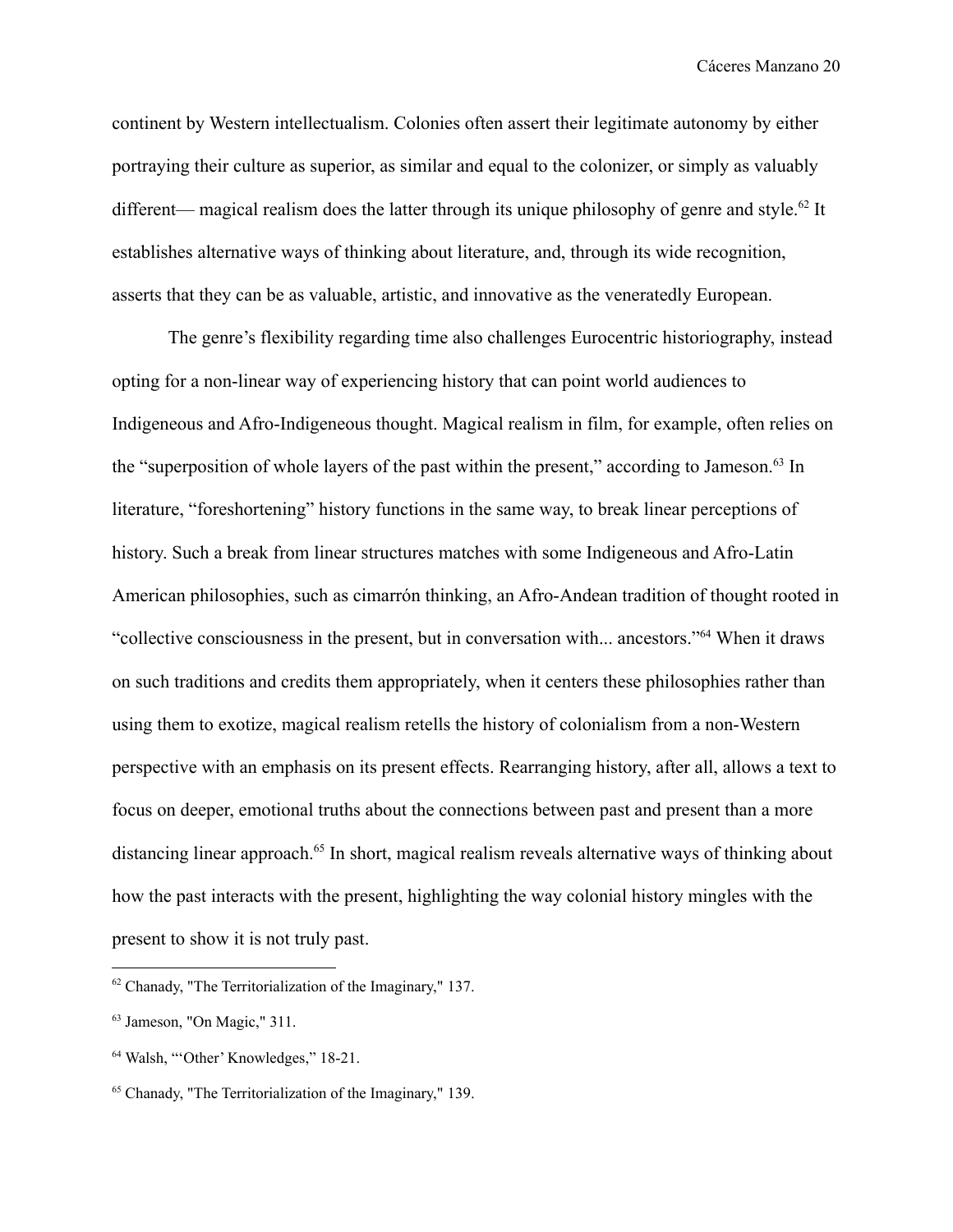### *Literary Case Study 2*

Gabriel García Márquez's narration of the banana company massacre brings to light the effects of neocolonialism on Colombia and serves as a rebellion against the Colombian government's version of history. In the novel, José Arcadio Segundo witnesses the slaughter of banana company workers by the Colombian army and the subsequent hiding of their bodies. The narrative spins into magic, describing a train with "two hundred freight cars and a locomotive at either end and a third one in the middle."<sup>66</sup> He later recounts the story, but future generations believe it to be "a hallucinated version, because it was radically opposed to the false one that historians had created and consecrated in the schoolbooks."<sup>67</sup> This mirrors the real-life takeover of 30,000 acres of Colombian land by the New Jersey-based United Fruit Company. <sup>68</sup> As in the novel, the event was subsequently wiped out or minimized from official texts by Colombian authorities.<sup>69</sup> In making the reader experience the massacre first hand through José Arcadio Segundo, Márquez's depiction brings to life a history hidden by history books. In depicting the workers' suffering and deaths, Márquez reintroduces to the collective memory of Colombians an event where the government, in distorting the truth, sided with the invasive forces of the United Fruit Company.

<sup>66</sup> Márquez, *One Hundred Years*, 307.

<sup>67</sup> Márquez, *One Hundred Years*, 348.

<sup>68</sup> Regina Janes, "Liberals, Conservatives, and Bananas: Colombian Politics in the Fictions of Gabriel García Márquez," *Hispanófila*, no. 82 (1984): 93, http://www.jstor.org/stable/43808107.

<sup>69</sup> Éder García Dussán, "La Identidad Social en Colombia y El 'Macondismo'" [Social Identity in Colombia and "Macondismo"], *Signa: Revista de la Asociación Española de Semiótica*, January 1, 2016, 574, http://e-spacio.uned.es/fez/view/bibliuned:signa-2016-25-7240.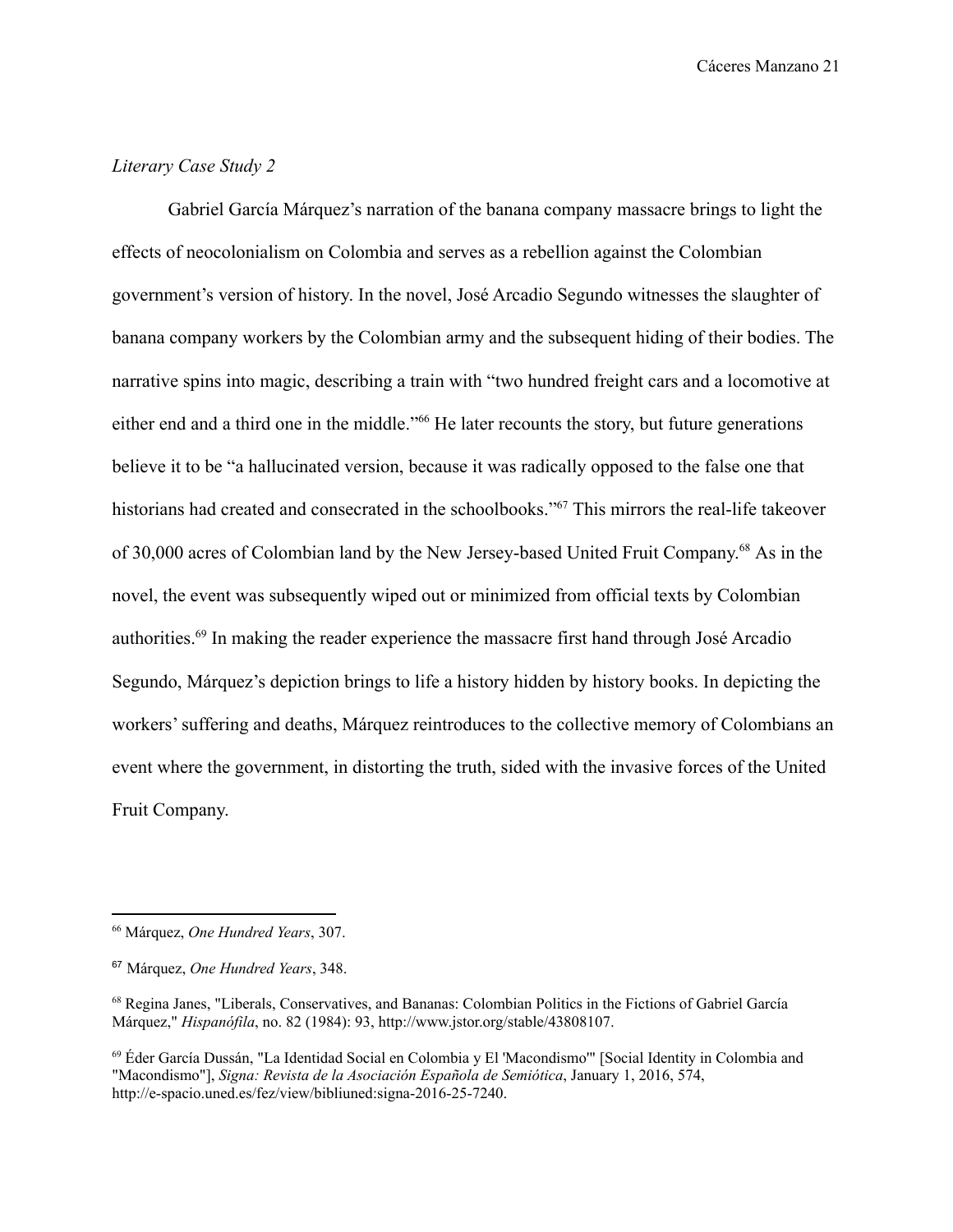As in the real world, colonization in the novel goes beyond European conquest; it is as much about privatization of land taken from Indigeneous people as it is about Columbus.<sup>70</sup> The fact that, even after the banana company is rained away, Macondo experiences devastating instability, points back to Fernando Ortiz's dependency theory, which argues that even after the Columbian period, Latin America remained economically dependent on the West. <sup>71</sup> Through this piece of *One Hundred Years of Solitude*, Márquez illustrates those effects, and more importantly, centers his retelling of history on the Latin American countries that neocolonization left exploited, providing an alternative perspective to official narratives.

### *Collective Belief and Uniting Mythologies*

According to Jacques Stéphen Aléxis and Wilson Harris, myths, legends, and superstitions often function as a "counterculture of imagination" in situations like colonialism or slavery.<sup>72</sup> Magical realism can fuel this counterculture, since its magical elements' foundation of collective faith liken it to myth and its communal properties. Historically-founded myths build a sense of community in Latin America, especially in the wake of any loss or distortion of mythology through deculturation. One such communal myth is the story of François Mackandal, a Haitian cimarrón rebel leader who was executed by French colonial authorities in the 18th century. In the end, however, Haitian communities preserved his memory with a variety of myths of Mackandal turning into a winged creature and flying away from his execution. In the wake of an important event, Haitian communities retold the story of Mackandal on their own terms

<sup>70</sup> Young, *Postcolonialism,* 136.

<sup>71</sup> Frederic Jameson, "No Magic, No Metaphor: Fredric Jameson on 'One Hundred Years of Solitude,'" *London Review of Books*, June 15, 2017, https://www.lrb.co.uk/the-paper/v39/n12/fredric-jameson/no-magic-no-metaphor.

<sup>72</sup> J. Michael Dash, "Marvellous Realism — the Way out of Négritude," *Caribbean Studies* 13, no. 4 (1974): 66, http://www.jstor.org/stable/25612571.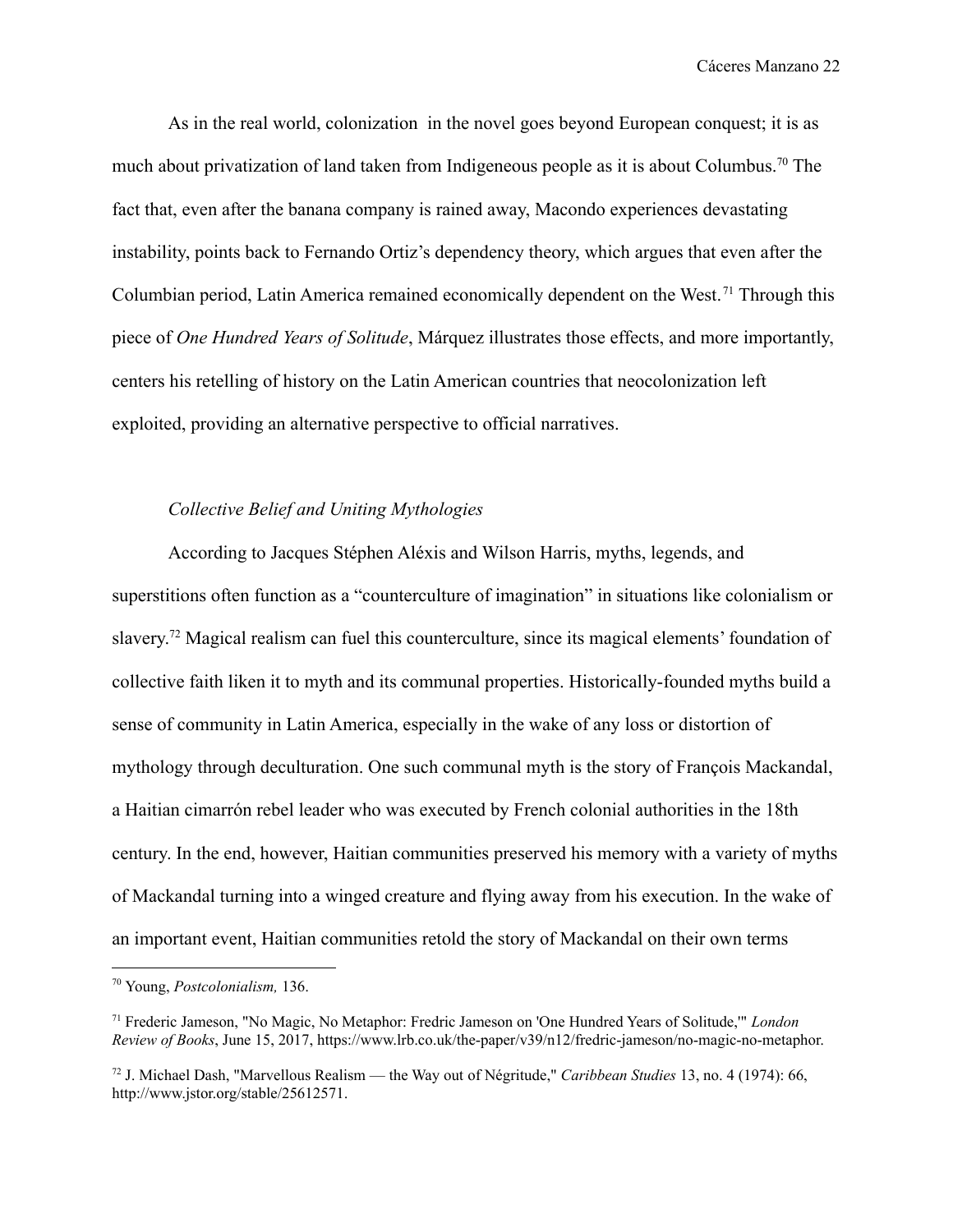through a collective "mythology, preserved by an entire people."<sup>73</sup> Similar to the collective preservation of the Haitians, the magical realist "phenomenon of the marvellous [the magical] presupposes faith."<sup>74</sup> Mythology draws on the same collective faith and marvel that magical realism does, making them similar phenomena in terms of uniting cultures. This collective faith helps both mythology and magical realism build a sense of identity on a continent where colonization left collective identity fractured. Frantz Fanon theorizes that colonization relies on a destruction of Indigeneous past.<sup>75</sup> Magical realism that draws on Black and Indigeneous cultures in a way that aims to reframe history from a new perspective validates mythology in the very ways that Friar Ramón Pané and colonial authorities refused to do. After all, magic based on collective faith provides an opportunity for recovery of this past through storytelling, a recovery of not just actual history, but the mythology that shapes a sense of culture and community.

#### *PART V - EPILOGUE*

"Let's go, comrades, the European game is definitely finished, it is necessary to find something else."

— Frantz Fanon, *The Wretched of the Earth* (1961)

### *Conclusion*

As I finished this paper, I found myself thinking about the Ecuadorian Indigeneous rights movement and its roots in the concept of interculturality, which emphasizes interrelation between

<sup>73</sup> Carpentier, "On the Marvelous Real," 87.

<sup>74</sup> Carpentier, "On the Marvelous Real," 86.

<sup>75</sup> Shifflette, "'The Novel Mezclada," 10.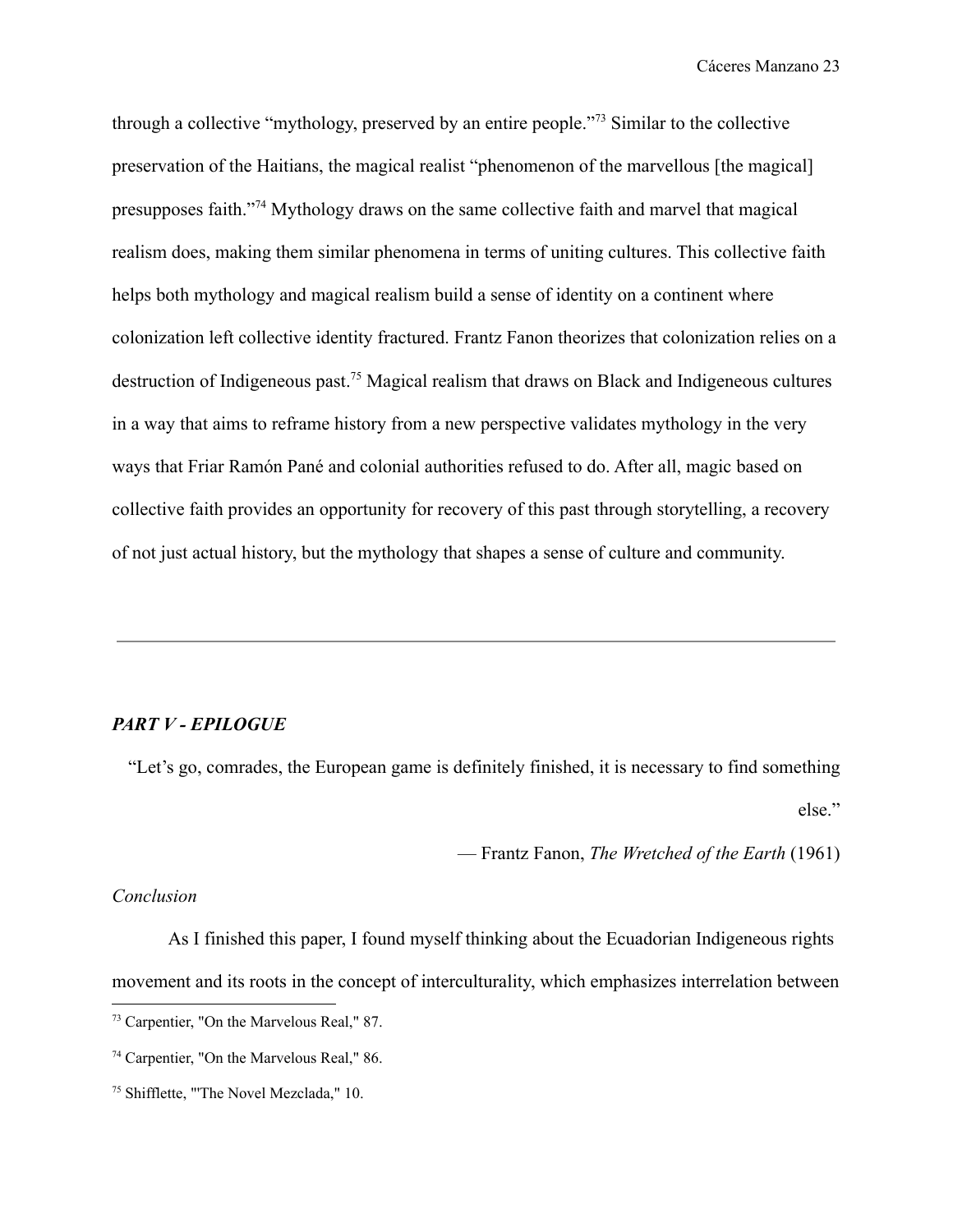cultures and the recognition that Western knowledge is, in and of itself, insufficient. Knowledge, in other words, is always "in construction," being nourished, evolving.<sup>76</sup> Magical realism's healing role in the future of Latin America lies here, in helping construct new knowledge. Within Latin America, this means writers empowering an understanding of the impacts of colonization, bringing to light new ways of thinking about how the past connects with the present. In the broader world, it means using its platform and seal of European approval to elevate Indigeneous mythologies and worldviews into the public eye. By reaching into the harms of the past and working to present them in a healing way, distanced and accessible, in ways that challenge Eurocentricity by relying on the Indigeneous, then can magical realism avoid the pitfalls of colonial exoticism.

The relationship between magical realism and colonialism ultimately revolves around the question of an author's responsibility in confronting history. Literature does not exist in a vacuum, and it is an author's job to understand and acknowledge the cultural forces that have led to them writing what they do. Looking back at my mother's quote, I see it as a result of a history of wonder ingrained in my continent from colonization. It is the product of centuries of tensions, between empiricism and feeling, between Indigeneity and Eurocentrism, between the fantastical and the real— whatever those may mean in Latin America. As arbiters of culture, storytellers have the chance to show those gaps coexisting and, sometimes, to bridge them. They have the opportunity to reshape our sense of the past, to bring forward perspectives that may have been lost, tamped down, or forgotten. Magical realism shows that there is a possibility for literature to be psychologically and culturally valuable, and not just valuable, but revitalizing.

#### *Reflection and Acknowledgements*

<sup>76</sup> Walsh, "'Other' Knowledges," 16.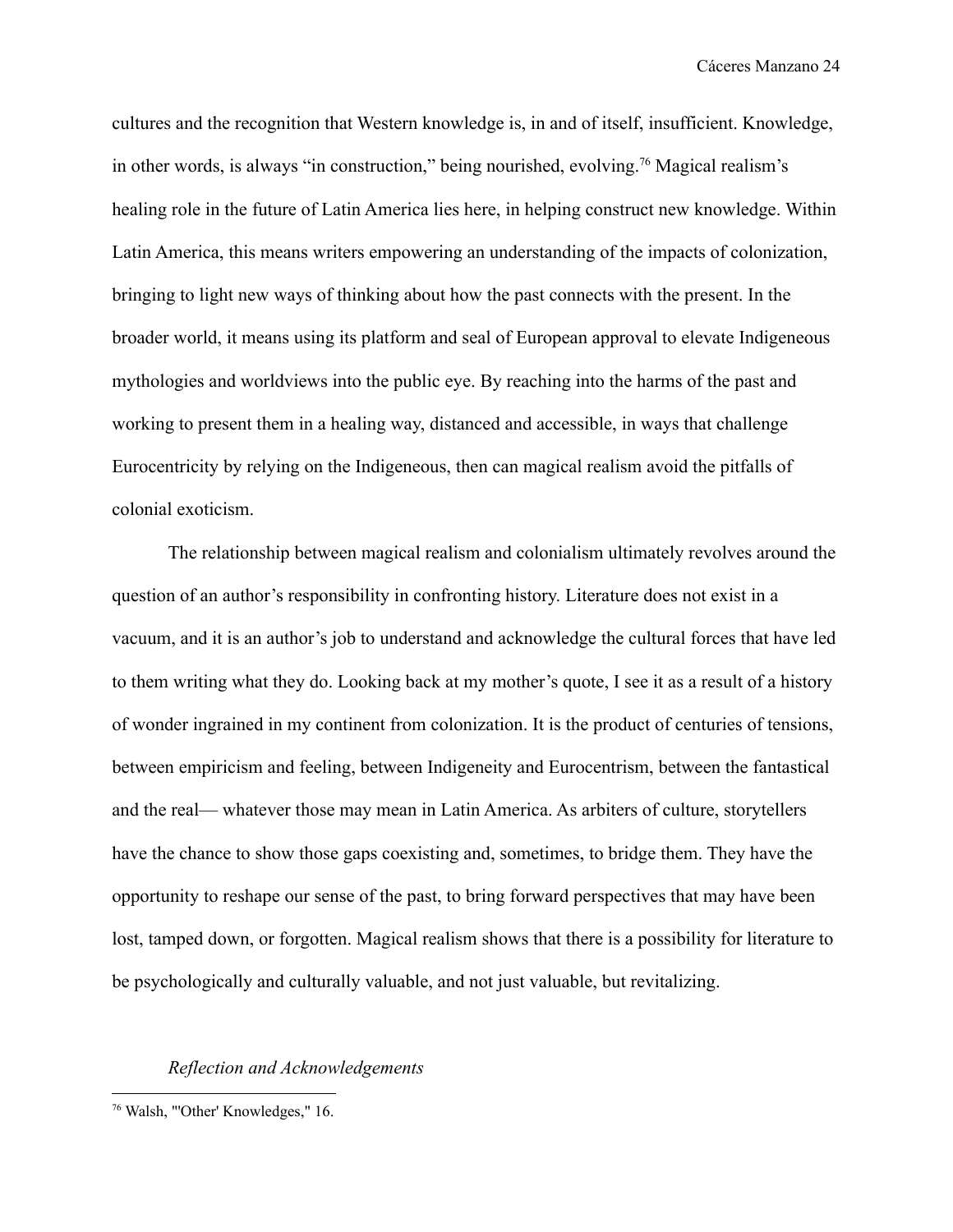I cannot even begin to put into words how proud I am of this paper; I did not even think I was capable of doing this. This paper has expanded my horizons as a writer, researcher, and thinker. It was by no means an easy task, giving me plenty of headaches, leaving my room littered with index cards, and putting several pounds of books into my backpack. Still, I wouldn't trade it for the world. The paper showed me the value of organization, of specific research, and, most importantly, of merging different approaches. No topic exists solely within one discipline, and so, approaching a question such as the ones posed here from a variety of angles yielded more fruitful answers than any single framework ever could.

Of course, I wish I could have had more time. I wish I could have explored global magical realism, from Toni Morrison to Salman Rushdie, to see how it connected to Latin America. I wish I could have included sections on the history of Indigeneous rights in Latin America, or even postcolonial feminism. If anything, though, I have been introduced to many areas of study that will not just go away. In my endeavors as a student, artist, and Latin American, this paper will stick with me for a long time to come.

As for acknowledgements, I would like Mr. Curtis, who put up with many an email and book request, and is an absolute gem of campus, and to Dr. Tsemo for leading the CAMD Scholars program. I would like to thank Mr. Fox for his genuinely endless support, not just in this project, but throughout my Andover career. I would not be where I am without him. He also put me in touch with his former students from Oklahoma, Max Deardorff and Peter van Valkenburgh, whose pointers were integral to my understanding of Indigeneous cultures. Similarly, Dr. Erdmann and Dr. Driscoll gave incredible suggestions in terms of where to begin in tackling magical realist literature. I would like to thank my friends and fellow scholars, Anushka Bhat, Ariana White, and Melanie Garcia, whose encouragement, thoughtful listening,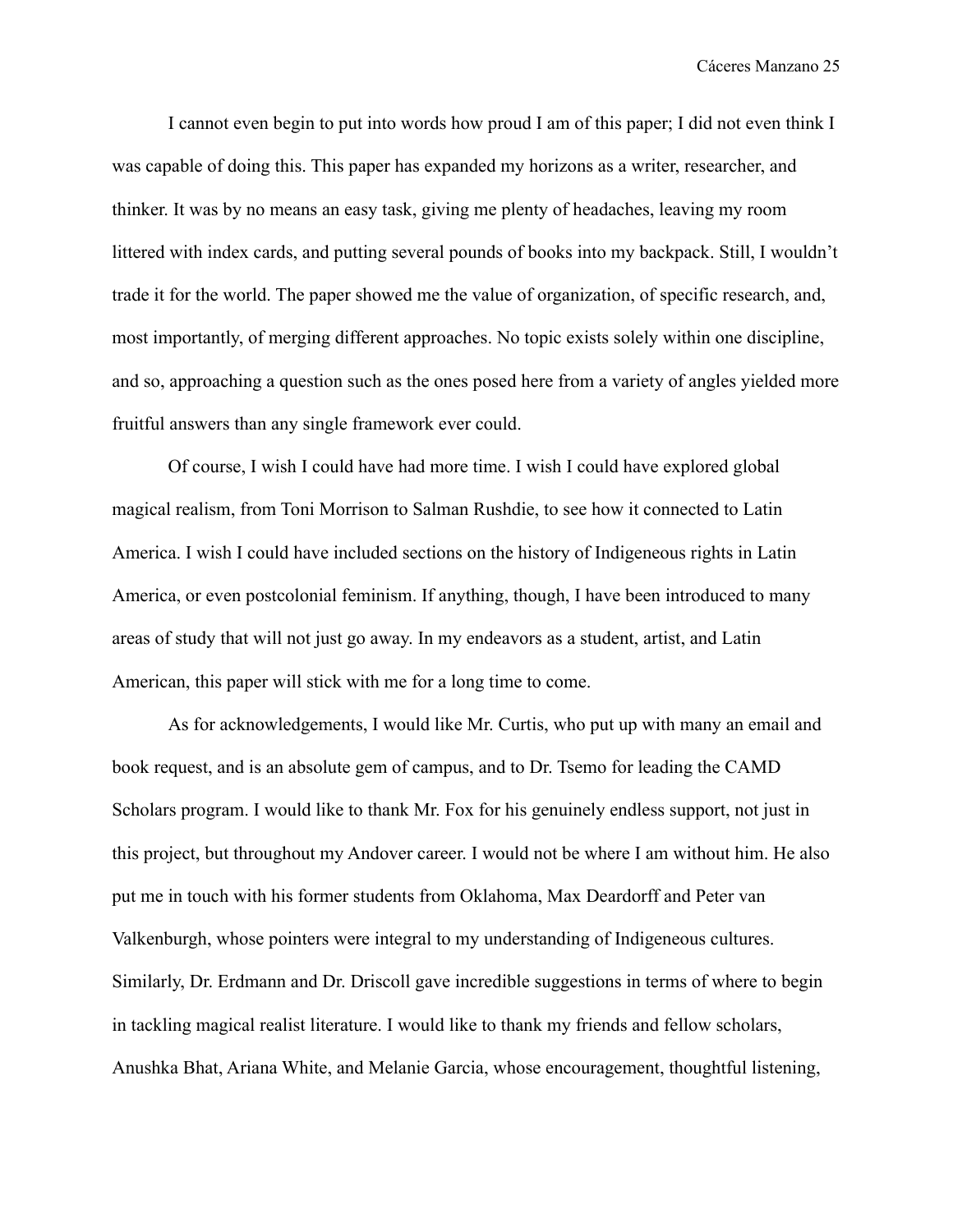and discussions made this paper what it is today. I cannot wait for the world to see their papers as well. My parents and grandma have likewise listened to me think through this whole paper, and have kept me motivated throughout the summer. And lastly, I would like to thank Anika Noni Rose for releasing the song "Almost There" from *The Princess and the Frog*. For obvious reasons, it has been the soundtrack to this entire endeavor.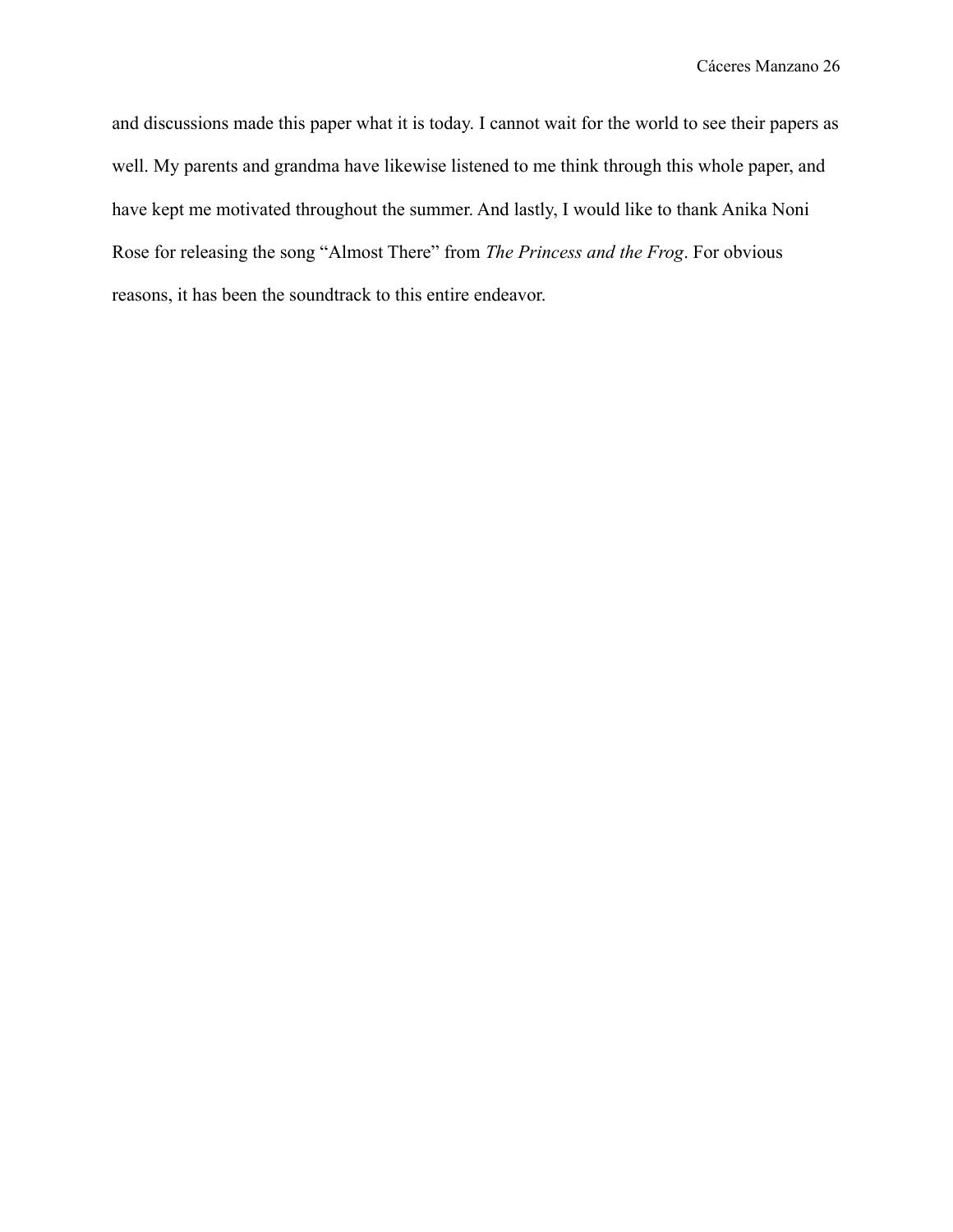### **Works Cited**

Allende, Isabel. *The House of the Spirits.* Translated by Magda Bogin. Atria Paperbacks, 2015.

- Arva, Eugene L. "Writing the Vanishing Real: Hyperreality and Magical Realism (1949)." *Journal of Narrative Theory* 38, no. 1 (2008): 60-85. http://www.jstor.org/stable/41304877.
- Carpentier, Alejo. "On the Marvelous Real in America," translated by Tanya Huntington and Lois Parkinson Zamora. In *Magical Realism: Theory, History, Community*, edited by Lois Parkinson Zamora and Wendy B. Faris, 75-88. Duke University Press, 1995.
- Chanady, Amaryll. "The Territorialization of the Imaginary in Latin America: Self-Affirmation and Resistance to Metropolitan Paradigms." In *Magical Realism: Theory, History, Community*, edited by Lois Parkinson Zamora and Wendy B. Faris, 125-41. Duke University Press, 1995.
- Craps, Stef, and Gert Buelens. "Introduction: Postcolonial Trauma Novels." *Studies in the Novel* 40, no. 1/2 (2008): 1-12. http://www.jstor.org/stable/29533856.
- Dash, J. Michael. "Marvellous Realism The Way out of Négritude." *Caribbean Studies* 13, no. 4 (1974): 57-70. http://www.jstor.org/stable/25612571.
- Díaz, Junot. *The Brief Wondrous Life of Oscar Wao.* Riverhead Books, 2007.
- Eyerman, Ron. "Social Theory and Trauma." *Acta Sociologica* 56, no. 1 (2013): 41-53. http://www.jstor.org/stable/23525660.
- Faris, Wendy B. "The Question of the Other: Cultural Critiques of Magical Realism." Journal of Interdisciplinary Studies in Literature, Continental Philosophy, Phenomenological Psychology, and the Arts 5, no. 2 (October 2002): 101-19. http://janushead.org/wp-content/uploads/2020/07/faris.pdf.
- Flores, Angel. "Magical Realism in Spanish American Fiction." *Hispania* 38, no. 2 (1955): 187-92. doi:10.2307/335812.
- Fry, Paul H. "Introduction to Theory of Literature: Freud and Fiction." Lecture. Open Yale Courses. Spring 2009, oyc.yale.edu/english/engl-300/lecture-12.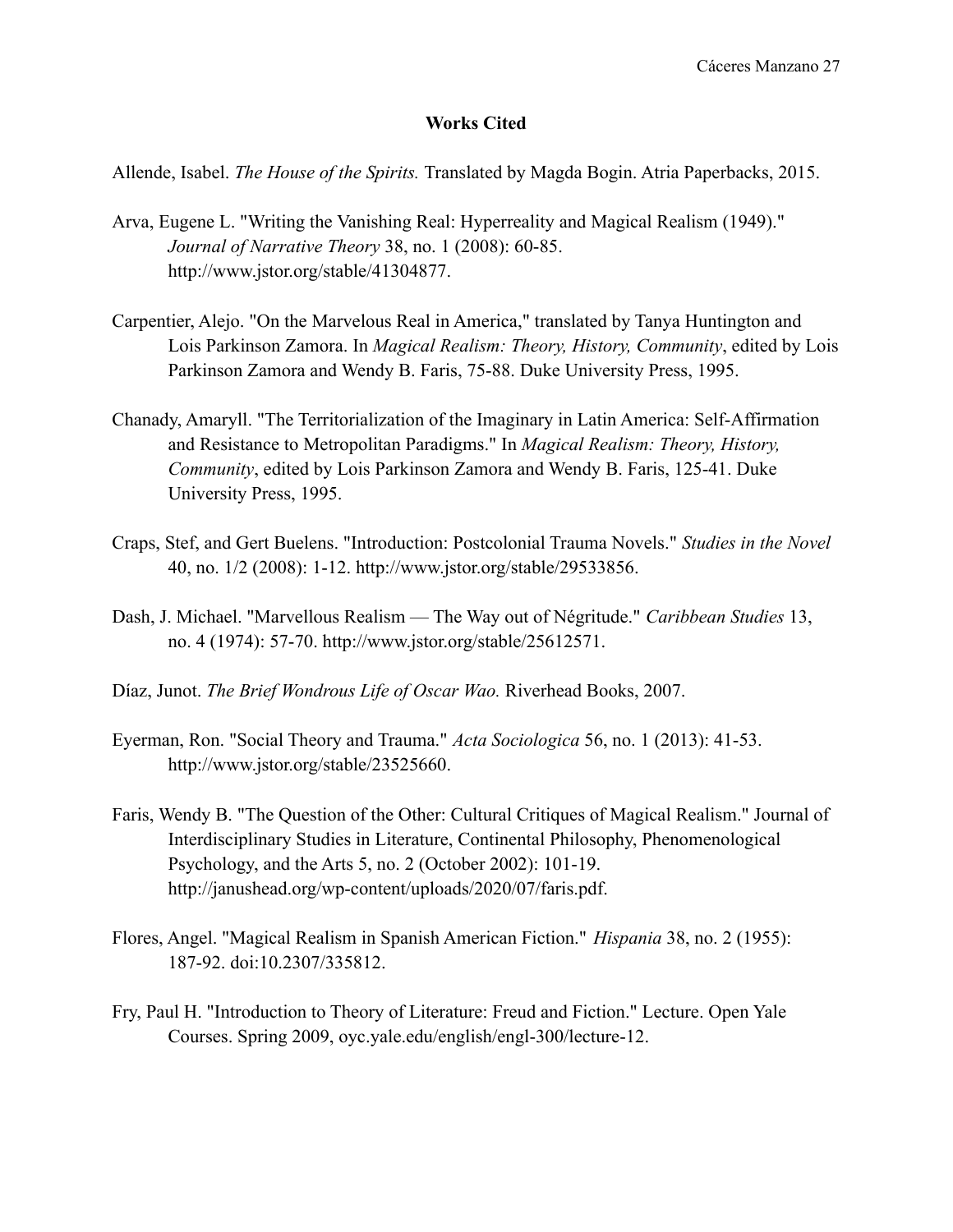- ---. "Introduction to Theory of Literature: Jacques Lacan in Theory." Lecture. Open Yale Courses. Spring 2009, oyc.yale.edu/english/engl-300/lecture-13.
- ---. "Introduction to Theory of Literature: Post-Colonial Criticism." Lecture. Open Yale Courses. Spring 2009, oyc.yale.edu/english/engl-300/lecture-22.
- Galeano, Eduardo. *Open Veins of Latin America : Five Centuries of the Pillage of a Continent.* 25th Anniversary ed. Translated by Cedric Belfrage. Monthly Review Press, 1997. Digital file.
- García Dussán, Éder. "La Identidad Social en Colombia y El 'Macondismo'" [Social Identity in Colombia and "Macondismo"]. *Signa: Revista de la Asociación Española de Semiótica*, January 1, 2016. http://e-spacio.uned.es/fez/view/bibliuned:signa-2016-25-7240.
- Gobodo-Madikizela, Pumla, ed. *Breaking Intergenerational Cycles of Repetition: A Global Dialogue on Historical Trauma and Memory*. Opladen; Berlin; Toronto: Verlag Barbara Budrich, 2016. doi:10.2307/j.ctvdf03jc.
- Herrero-Olaizola, Alejandro. "Publishing Matters: The Latin American "Boom" and the Rules of Censorship." *Arizona Journal of Hispanic Cultural Studies* 9 (2005). https://muse.jhu.edu/article/378452/pdf.
- Jameson, Fredric. "On Magic Realism in Film." *Critical Inquiry* 12, no. 2 (1986): 301-25. http://www.jstor.org/stable/1343476.
- ---. "No Magic, No Metaphor: Fredric Jameson on 'One Hundred Years of Solitude.'" *London Review of Books*, June 15, 2017. https://www.lrb.co.uk/the-paper/v39/n12/fredric-jameson/no-magic-no-metaphor.
- Janes, Regina. "Liberals, Conservatives, and Bananas: Colombian Politics in the Fictions of Gabriel García Márquez." *Hispanófila*, no. 82 (1984): 79-102. http://www.jstor.org/stable/43808107.
- King, John. "The Boom of the Latin American Novel." In *The Cambridge Companion to the Latin American Novel*, edited by Efraín Kristal, 59-80. Cambridge University Press, 2005.
- Lanzendörfer, Tim. "The Marvelous History of the Dominican Republic in Junot Díaz's "The Brief Wondrous Life of Oscar Wao"." *MELUS* 38, no. 2 (2013): 127-42. http://www.jstor.org/stable/42001226.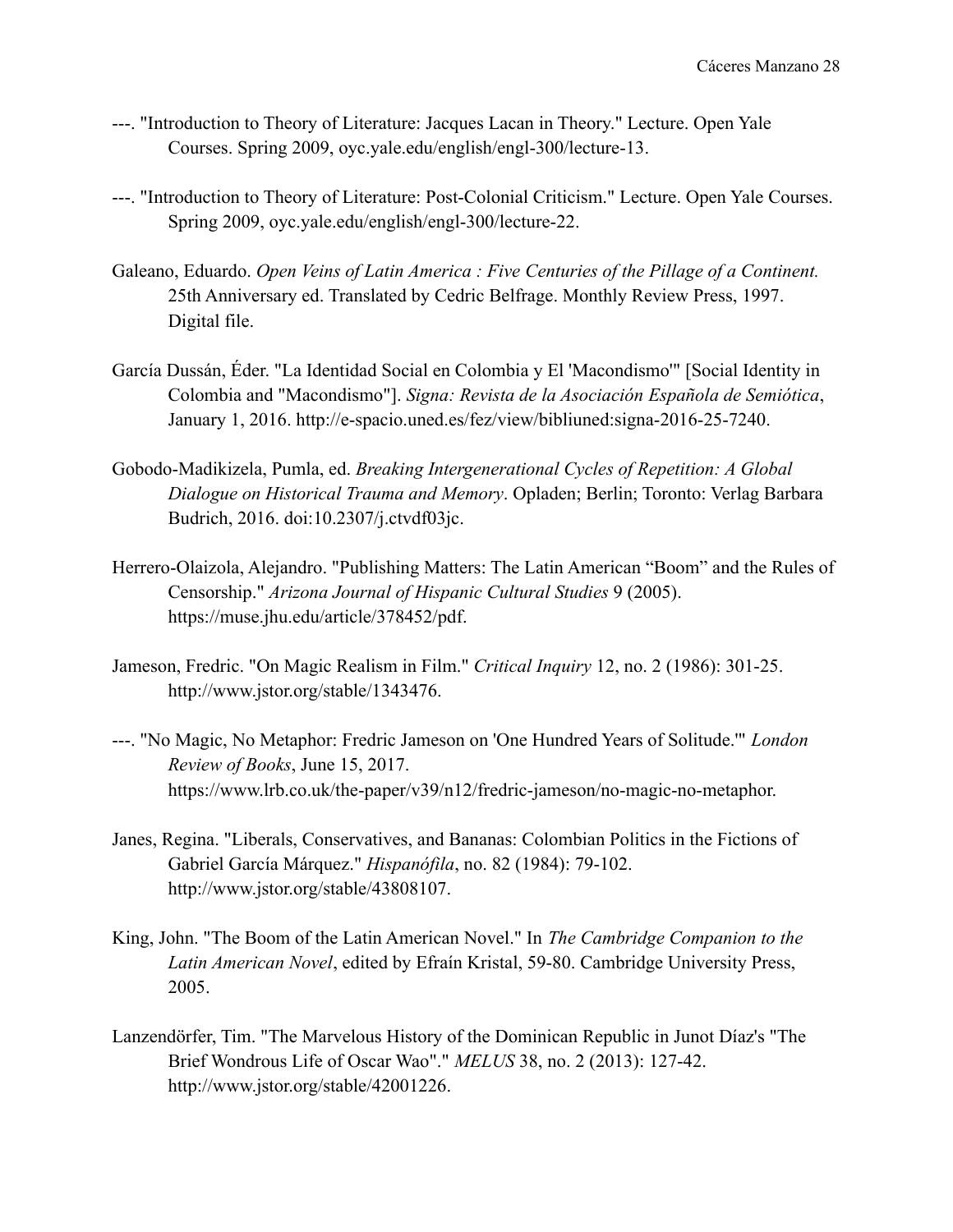- Larsen, Neil. "The "Boom" Novel and The Cold War in Latin America." *Modern Fiction Studies* 38, no. 3 (1992): 771-84. http://www.jstor.org/stable/26283498.
- Leal, Luis. "Magical Realism in Spanish American Literature (1967)," translated by Wendy B. Faris. In *Magical Realism: Theory, History, Community*, edited by Lois Parkinson Zamora and Wendy B. Faris, 119-23. Duke University Press, 1995.
- Márquez, Gabriel García. *One Hundred Years of Solitude*. Translated by Gregory Rabassa. Harper Perennial Modern Classics, 2006.
- Márquez, Gabriel García. "The Solitude of Latin America." Lecture. 8 Dec. 1982. *The Nobel Prize*, www.nobelprize.org/prizes/literature/1982/marquez/lecture/.
- Ortiz, Fernando. *Cuban Counterpoint: Tobacco and Sugar.* Translated by Harriet De Onís, Duke UP, 1995.
- Otto, Melanie. "Poet-Shamanic Aesthetics in the Work of Gloria Anzaldúa and Wilson Harris: A Critique of Postcolonial Reason." *The CLR James Journal* 23, no. 1/2 (2017): 135-56. Accessed July 25, 2021. https://www.jstor.org/stable/26752150.
- Pané, Friar Ramón. *Relación Acerca de las Antigüedades de los Indios*. 8th ed. Translated by José Juan Arrom. Siglo XXI de España, 2004.
- Patiño-Contreras, Alejandro. "Fantastic Primeval Beings and Their Roles in Reconstructions of Indigenous Colonial Cosmologies from the Eastern Andes of Colombia." *Ethnohistory* 67, no. 4 (October 2020). https://read.dukeupress.edu/ethnohistory/article-abstract/67/4/621/167236/Fantastic-Prim eval-Beings-and-Their-Roles-in?redirectedFrom=fulltext.
- Pederson, Joshua. "Speak, Trauma: Toward a Revised Understanding of Literary Trauma Theory." *Narrative* 22, no. 3 (2014): 333-53. http://www.jstor.org/stable/24615578.
- Riascos, Jaime. "Ancient and Indigenous Stories: Their Ethics and Power Reflected in Latin American Storytelling Movements." *Marvels & Tales* 21, no. 2 (2007): 253-67. http://www.jstor.org/stable/41388838.
- Roh, Franz. "Magical Realism: Post-Expressionism (1925)," translated by Wendy B. Faris. In *Magical Realism: Theory, History, Community*, edited by Lois Parkinson Zamora and Wendy B. Faris, 15-31. Duke University Press, 1995.